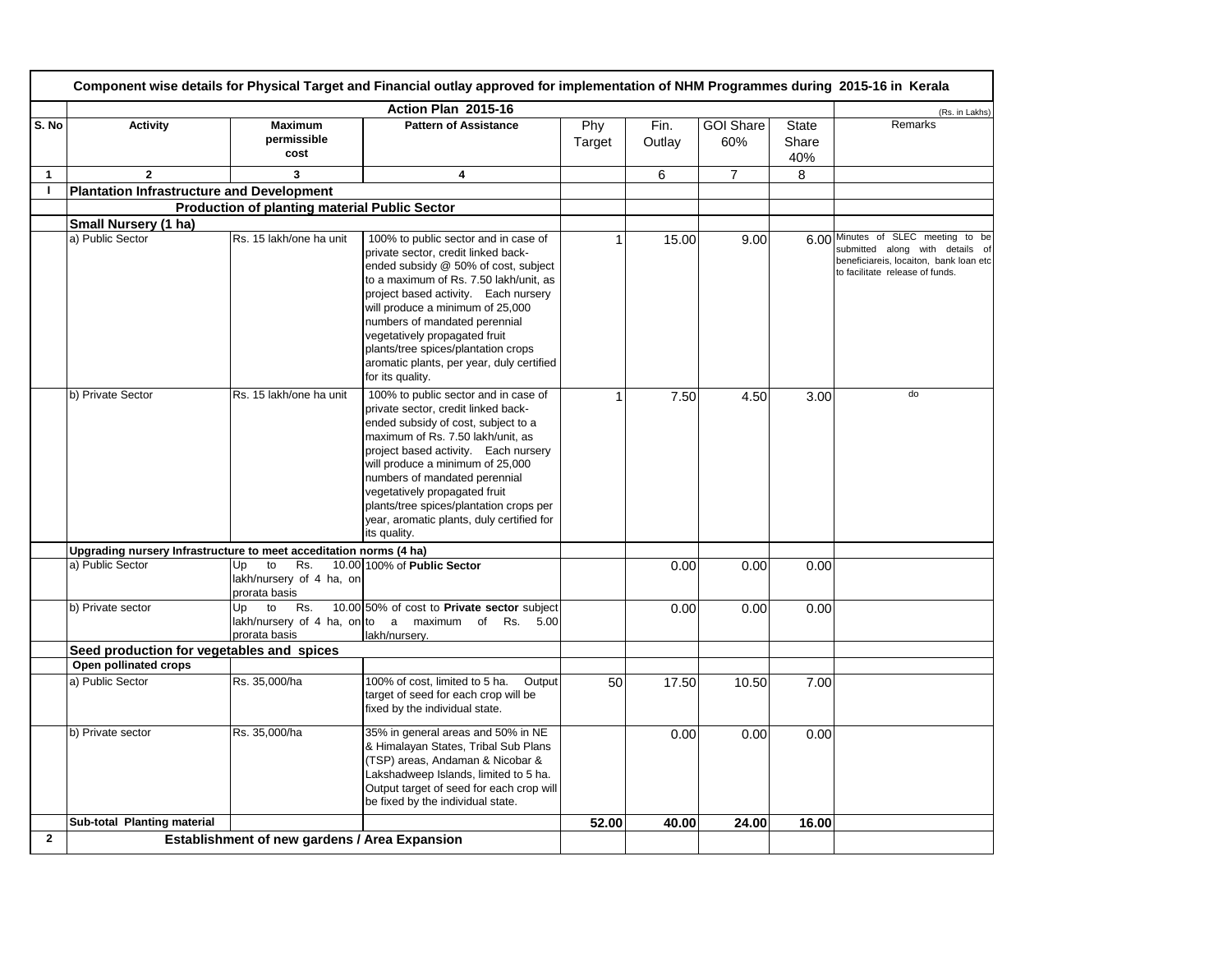|       | Component wise details for Physical Target and Financial outlay approved for implementation of NHM Programmes during 2015-16 in Kerala |                                       |                                                                                                                                                                                                                                                                                                                         |               |                |                         |                              |                |  |  |
|-------|----------------------------------------------------------------------------------------------------------------------------------------|---------------------------------------|-------------------------------------------------------------------------------------------------------------------------------------------------------------------------------------------------------------------------------------------------------------------------------------------------------------------------|---------------|----------------|-------------------------|------------------------------|----------------|--|--|
|       |                                                                                                                                        |                                       | Action Plan 2015-16                                                                                                                                                                                                                                                                                                     |               |                |                         |                              | (Rs. in Lakhs) |  |  |
| S. No | <b>Activity</b>                                                                                                                        | <b>Maximum</b><br>permissible<br>cost | <b>Pattern of Assistance</b>                                                                                                                                                                                                                                                                                            | Phy<br>Target | Fin.<br>Outlay | <b>GOI Share</b><br>60% | <b>State</b><br>Share<br>40% | Remarks        |  |  |
| 1     | $\overline{2}$                                                                                                                         | 3                                     | 4                                                                                                                                                                                                                                                                                                                       |               | 6              | $\overline{7}$          | 8                            |                |  |  |
|       |                                                                                                                                        | maximum area of 4 ha per beneficiary) | Fruit crops other than cost intensive crops using normal spacing (For a                                                                                                                                                                                                                                                 |               |                |                         |                              |                |  |  |
|       | <b>Fruits - Perennials</b>                                                                                                             |                                       |                                                                                                                                                                                                                                                                                                                         |               |                |                         |                              |                |  |  |
|       | (a) Cost intensive crops                                                                                                               |                                       |                                                                                                                                                                                                                                                                                                                         |               |                |                         |                              |                |  |  |
|       | ii) Strawberry                                                                                                                         |                                       |                                                                                                                                                                                                                                                                                                                         |               |                |                         |                              |                |  |  |
|       | a) Integrated package with drip Rs. 2.80 lakh/ha<br>irrigation & mulching                                                              |                                       | Maximum of Rs. 1.12 lakh/ per ha.<br>(40% of cost) for meeting the<br>expenditure on planting material and<br>cost of material for drip irrigation,<br>mulching and INM/IPM, in one<br>installment.                                                                                                                     |               | 0.00           | 0.00                    | 0.00                         |                |  |  |
|       | b) Without integration                                                                                                                 | Rs. 1.25 lakh/ha                      | Maximum of Rs. 0.50 lakh/ha (40% of<br>cost) for meeting the expenditure on<br>planting material and cost of INM/IPM<br>one installment.<br>For (a) and (b) above, in the case of<br>TSP areas, Andaman & Nicobar and<br>Lakshadweep Islands, assistance will<br>be @ 50% of cost.                                      | 100           | 50.00          | 30.00                   | 20.00                        |                |  |  |
|       | Sub total                                                                                                                              |                                       |                                                                                                                                                                                                                                                                                                                         | 100           | 50.00          | 30.00                   | 20.00                        |                |  |  |
|       | iii) Banana (sucker)                                                                                                                   |                                       |                                                                                                                                                                                                                                                                                                                         |               |                |                         |                              |                |  |  |
|       | Integrated package with Rs. 2.00 lakh/ha<br>a)<br>drip irrigation.                                                                     |                                       | Maximum of Rs. 0.80 lakh/ha (40% of<br>the cost) for meeting expenditure on<br>planting material, drip irrigation and<br>cost of material for INM/IPM, in 2<br>installments (75:25).                                                                                                                                    |               | 0.00           | 0.00                    | 0.00                         |                |  |  |
|       | b) Without integration                                                                                                                 | Rs.87,500/ha                          | Maximum of Rs. 0.35 lakh/ha (40% of<br>cost) for meeting the expenditure on<br>planting material and cost of INM/IPM<br>in 2 installments (75:25). For (a) and<br>(b) above, in the case of TSP areas,<br>Andaman<br>&<br>Nicobar<br>and<br>Lakshadweep Islands, assistance will<br>be @ 50% of cost in 2 installments. | 1000          | 262.50         | 157.50                  | 105.00                       |                |  |  |
|       | Sub total                                                                                                                              |                                       |                                                                                                                                                                                                                                                                                                                         | 1000          | 262.50         | 157.50                  | 105.00                       |                |  |  |
|       | Maintenance without Integration                                                                                                        |                                       |                                                                                                                                                                                                                                                                                                                         |               |                |                         |                              |                |  |  |
|       | 1st Year                                                                                                                               |                                       |                                                                                                                                                                                                                                                                                                                         | 250           | 21.88          | 13.13                   | 8.75                         |                |  |  |
|       | Sub total maintance                                                                                                                    |                                       |                                                                                                                                                                                                                                                                                                                         | 250           | 21.88          | 13.13                   | 8.75                         |                |  |  |
|       | iv) Pineapple (sucker)                                                                                                                 |                                       |                                                                                                                                                                                                                                                                                                                         |               |                |                         |                              |                |  |  |
|       | Integrated package with Rs. 3.00 lakh/ha<br>a)<br>drip irrigation.                                                                     |                                       | Maximum of Rs. 1.20 lakh/ha (40% of<br>the cost) for meeting expenditure on<br>planting material, drip irrigation and<br>cost of material for INM/IPM, in 2<br>installments.                                                                                                                                            |               | 0.00           | 0.00                    | 0.00                         |                |  |  |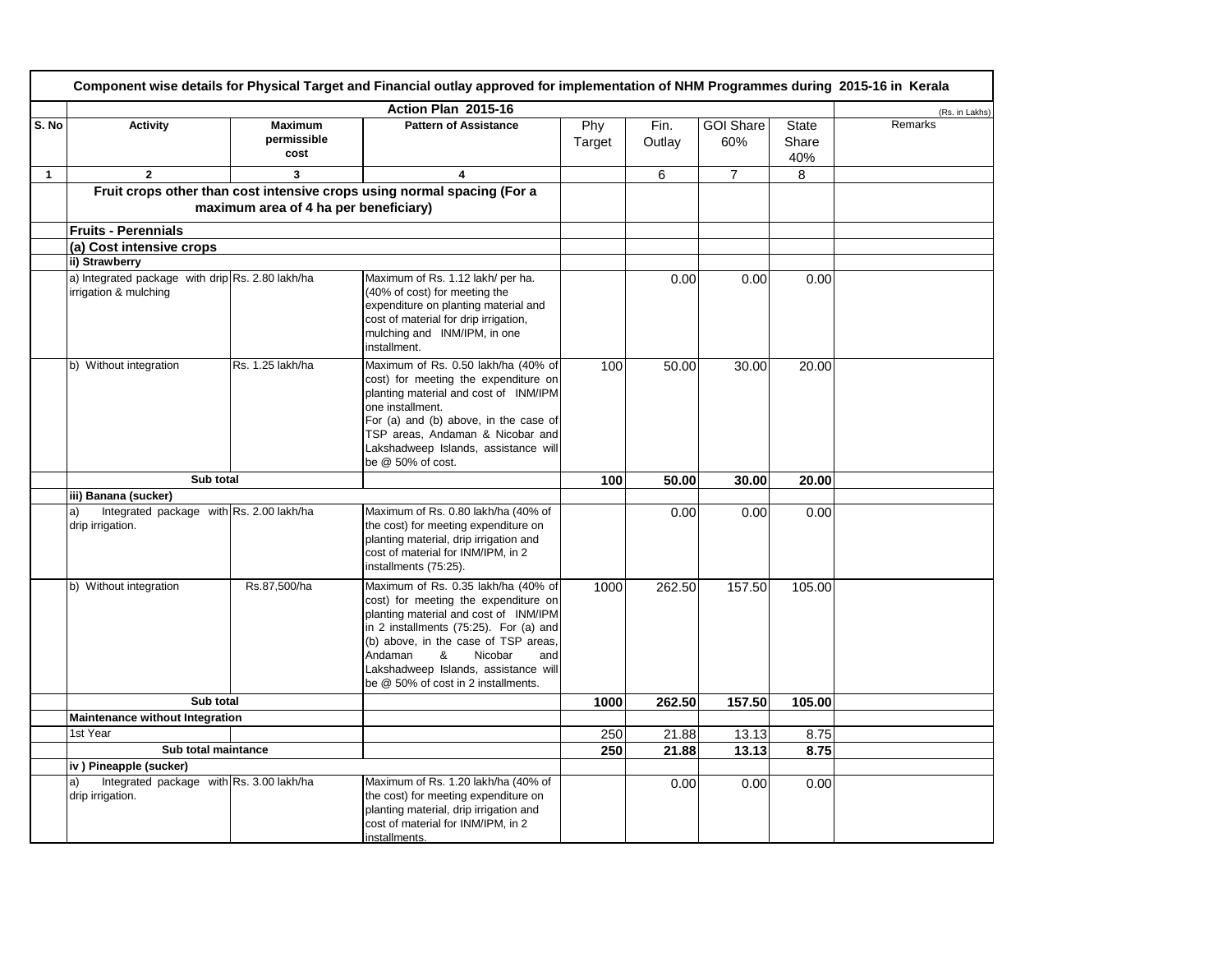|              | Component wise details for Physical Target and Financial outlay approved for implementation of NHM Programmes during 2015-16 in Kerala |                                       |                                                                                                                                                                                                                                                                                                                                |               |                |                         |                              |                |  |
|--------------|----------------------------------------------------------------------------------------------------------------------------------------|---------------------------------------|--------------------------------------------------------------------------------------------------------------------------------------------------------------------------------------------------------------------------------------------------------------------------------------------------------------------------------|---------------|----------------|-------------------------|------------------------------|----------------|--|
|              |                                                                                                                                        |                                       | Action Plan 2015-16                                                                                                                                                                                                                                                                                                            |               |                |                         |                              | (Rs. in Lakhs) |  |
| S. No        | Activity                                                                                                                               | <b>Maximum</b><br>permissible<br>cost | <b>Pattern of Assistance</b>                                                                                                                                                                                                                                                                                                   | Phy<br>Target | Fin.<br>Outlay | <b>GOI Share</b><br>60% | <b>State</b><br>Share<br>40% | Remarks        |  |
| $\mathbf{1}$ | $\overline{2}$                                                                                                                         | 3                                     | 4                                                                                                                                                                                                                                                                                                                              |               | 6              | $\overline{7}$          | 8                            |                |  |
|              | b) Without integration                                                                                                                 | Rs.87,500/ha                          | Maximum of Rs. 0.35 lakh/ha (40% of<br>cost) for meeting the expenditure on<br>planting material and cost of INM/IPM<br>in 2 installments (75:25).<br>For (a) and (b) above, in the case of<br>TSP areas, Andaman & Nicobar and<br>Lakshadweep Islands, assistance will<br>be @ 50% of cost in 2 installments<br>$(75:25)$ .   |               | 0.00           | 0.00                    | 0.00                         |                |  |
|              | Sub total                                                                                                                              |                                       |                                                                                                                                                                                                                                                                                                                                | $\mathbf{0}$  | 0.00           | 0.00                    | 0.00                         |                |  |
|              | Maintenance without Integration                                                                                                        |                                       |                                                                                                                                                                                                                                                                                                                                |               |                |                         |                              |                |  |
|              | 1st Year                                                                                                                               |                                       |                                                                                                                                                                                                                                                                                                                                | 500           | 43.75          | 26.25                   | 17.50                        |                |  |
|              | Sub total maintance                                                                                                                    |                                       |                                                                                                                                                                                                                                                                                                                                | 500           | 43.75          | 26.25                   | 17.50                        |                |  |
|              | v) Banana (TC)<br>Integrated package with<br>a)<br>drip irrigation.                                                                    | Rs. 3.00 lakh/ha                      | Maximum of Rs. 1.20 lakh/ha (40 % of<br>cost) for meeting the expenditure on<br>planting material and cost of material<br>for drip system, INM/IPM etc., in 2<br>installments (75:25).                                                                                                                                         |               | 0.00           | 0.00                    | 0.00                         |                |  |
|              | b) Without integration                                                                                                                 | Rs. 1.25 lakh/ha.                     | Max. of Rs. 0.50 lakh per ha, (40% of<br>cost) for meeting the expenditure on<br>planting material and cost of INM/IPM<br>in 2 installments (75:25).<br>For (a) and (b) above, in the case of<br>TSP areas, Andaman & Nicobar and<br>Lakshadweep Islands, assistance will<br>be @ 50% of cost in 2 installments<br>$(75:25)$ . | 500           | 187.50         | 112.50                  | 75.00                        |                |  |
|              | Sub total                                                                                                                              |                                       |                                                                                                                                                                                                                                                                                                                                | 500           | 187.50         | 112.50                  | 75.00                        |                |  |
|              | Maintenance without Integration                                                                                                        |                                       |                                                                                                                                                                                                                                                                                                                                |               |                |                         |                              |                |  |
|              | 1st Year                                                                                                                               |                                       |                                                                                                                                                                                                                                                                                                                                |               | 0.00           | 0.00                    | 0.00                         |                |  |
|              | Sub total maintance                                                                                                                    |                                       |                                                                                                                                                                                                                                                                                                                                |               | 0.00           | 0.00                    | 0.00                         |                |  |
|              | vii) Papaya                                                                                                                            |                                       |                                                                                                                                                                                                                                                                                                                                |               |                |                         |                              |                |  |
|              | a) Integrated package with<br>drip irrigation.                                                                                         | Rs. 2.00 lakh/ha.                     | Maximum of Rs. 0.80 lakh/ha (40% of<br>the cost) for meeting expenditure on<br>planting material, drip irrigation and<br>cost of material for INM/IPM, in 2<br>installments (75:25).                                                                                                                                           |               | 0.00           | 0.00                    | 0.00                         |                |  |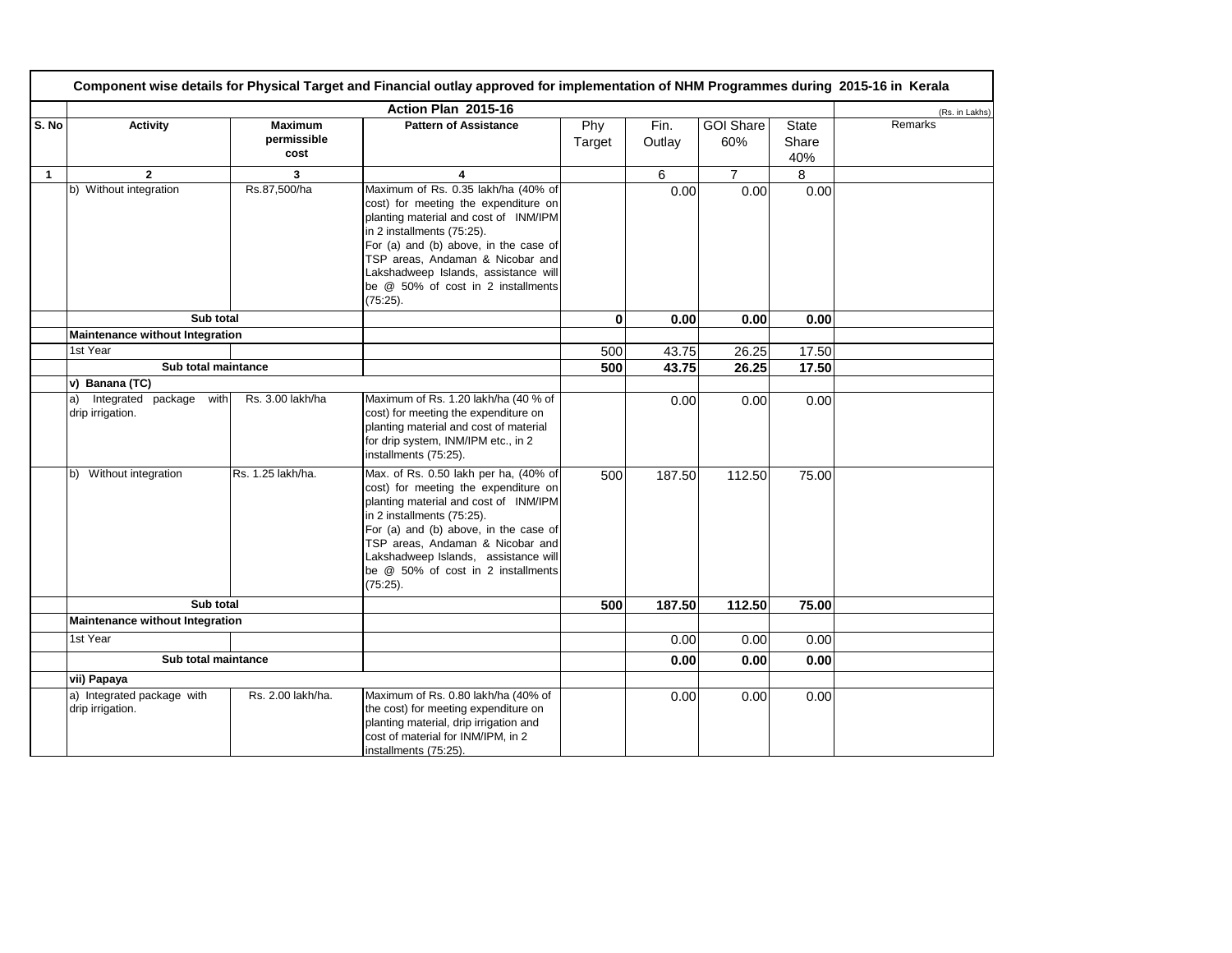|              | Component wise details for Physical Target and Financial outlay approved for implementation of NHM Programmes during 2015-16 in Kerala |                                       |                                                                                                                                                                                                                                                                                                                                                                                                         |               |                |                         |                              |                |  |
|--------------|----------------------------------------------------------------------------------------------------------------------------------------|---------------------------------------|---------------------------------------------------------------------------------------------------------------------------------------------------------------------------------------------------------------------------------------------------------------------------------------------------------------------------------------------------------------------------------------------------------|---------------|----------------|-------------------------|------------------------------|----------------|--|
|              |                                                                                                                                        |                                       | Action Plan 2015-16                                                                                                                                                                                                                                                                                                                                                                                     |               |                |                         |                              | (Rs. in Lakhs) |  |
| S. No        | <b>Activity</b>                                                                                                                        | <b>Maximum</b><br>permissible<br>cost | <b>Pattern of Assistance</b>                                                                                                                                                                                                                                                                                                                                                                            | Phy<br>Target | Fin.<br>Outlay | <b>GOI Share</b><br>60% | <b>State</b><br>Share<br>40% | Remarks        |  |
| $\mathbf{1}$ | $\mathbf{2}$                                                                                                                           | 3                                     | 4                                                                                                                                                                                                                                                                                                                                                                                                       |               | 6              | $\overline{7}$          | 8                            |                |  |
|              | b) Without integration                                                                                                                 | Rs. 60,000/ha                         | Maximum of Rs. 0.30 lakh/ha (50 % of<br>cost) for meeting the expenditure on<br>planting material and cost of INM/IPM<br>in 2 installments (75:25).<br>For (a) and (b) above, in the case of                                                                                                                                                                                                            | 100.0         | 22.50          | 13.50                   | 9.00                         |                |  |
|              |                                                                                                                                        |                                       | NE and Himalayan States, TSP areas,<br>Andaman<br>&<br>Nicobar<br>and<br>Lakshadweep Islands, assistance will<br>be @ 50% of cost in 2 installments<br>$(75:25)$ .                                                                                                                                                                                                                                      |               |                |                         |                              |                |  |
|              | Sub total                                                                                                                              |                                       |                                                                                                                                                                                                                                                                                                                                                                                                         | 100           | 22.50          | 13.50                   | 9.00                         |                |  |
|              | Maintenance without Integration                                                                                                        |                                       |                                                                                                                                                                                                                                                                                                                                                                                                         |               |                |                         |                              |                |  |
|              | 1st Year                                                                                                                               |                                       |                                                                                                                                                                                                                                                                                                                                                                                                         |               | 0.00           | 0.00                    | 0.00                         |                |  |
|              | Sub total maintance                                                                                                                    |                                       |                                                                                                                                                                                                                                                                                                                                                                                                         | 0             | 0.00           | 0.00                    | 0.00                         |                |  |
|              | ix) High density planting (mango, guava, litchi, pomegranate, apple, citrus etc).                                                      |                                       |                                                                                                                                                                                                                                                                                                                                                                                                         |               |                |                         |                              |                |  |
|              | a) Integrated package with drip<br>irrigation                                                                                          | Rs. 1.50 lakh /ha                     | Maximum of Rs. 0.60 lakh per ha.<br>(40% of cost) for meeting the<br>expenditure on planting material, cost<br>of drip system, INM/IPM, canopy<br>management etc., in 3 installments of<br>60:20:20 subject to survival rate of<br>75% in 2nd year and 90% in 3 <sup>rd</sup> year).                                                                                                                    |               | 0.00           | 0.00                    | 0.00                         |                |  |
|              | b) Without Integration.                                                                                                                | Rs. 1.00 lakh/ha.                     | Maximum of Rs. 0.40 lakh/ha (40% of<br>the cost) for meeting the expenditure<br>on planting material and cost of<br>INM/IPM in 3 installments (60:20:20).<br>For (a) and (b) above, in the case of<br>TSP areas, Andaman & Nicobar and<br>Lakshadweep Islands, assistance will<br>be @ 50% of cost in 3 installments of<br>60:20:20 subject to survival rate of<br>75% in 2nd year and 90% in 3rd year) | 300.0         | 72.00          | 43.20                   | 28.80                        |                |  |
|              | Sub total                                                                                                                              |                                       |                                                                                                                                                                                                                                                                                                                                                                                                         | 300           | 72.00          | 43.20                   | 28.80                        |                |  |
|              | Maintenance without Integration                                                                                                        |                                       |                                                                                                                                                                                                                                                                                                                                                                                                         |               |                |                         |                              |                |  |
|              | 1st Year                                                                                                                               |                                       |                                                                                                                                                                                                                                                                                                                                                                                                         |               |                |                         |                              |                |  |
|              |                                                                                                                                        |                                       |                                                                                                                                                                                                                                                                                                                                                                                                         |               | 0.00           | 0.00                    | 0.00                         |                |  |
|              | 2nd Year                                                                                                                               |                                       |                                                                                                                                                                                                                                                                                                                                                                                                         |               |                |                         |                              |                |  |
|              |                                                                                                                                        |                                       |                                                                                                                                                                                                                                                                                                                                                                                                         |               | 0.00           | 0.00                    | 0.00                         |                |  |
|              | <b>Sub total Maintance</b>                                                                                                             |                                       |                                                                                                                                                                                                                                                                                                                                                                                                         | 0.00          | 0.00           | 0.00                    | 0.00                         |                |  |
|              | (b) Fruit crops other than cost intensive crops using normal spacing                                                                   |                                       |                                                                                                                                                                                                                                                                                                                                                                                                         |               |                |                         |                              |                |  |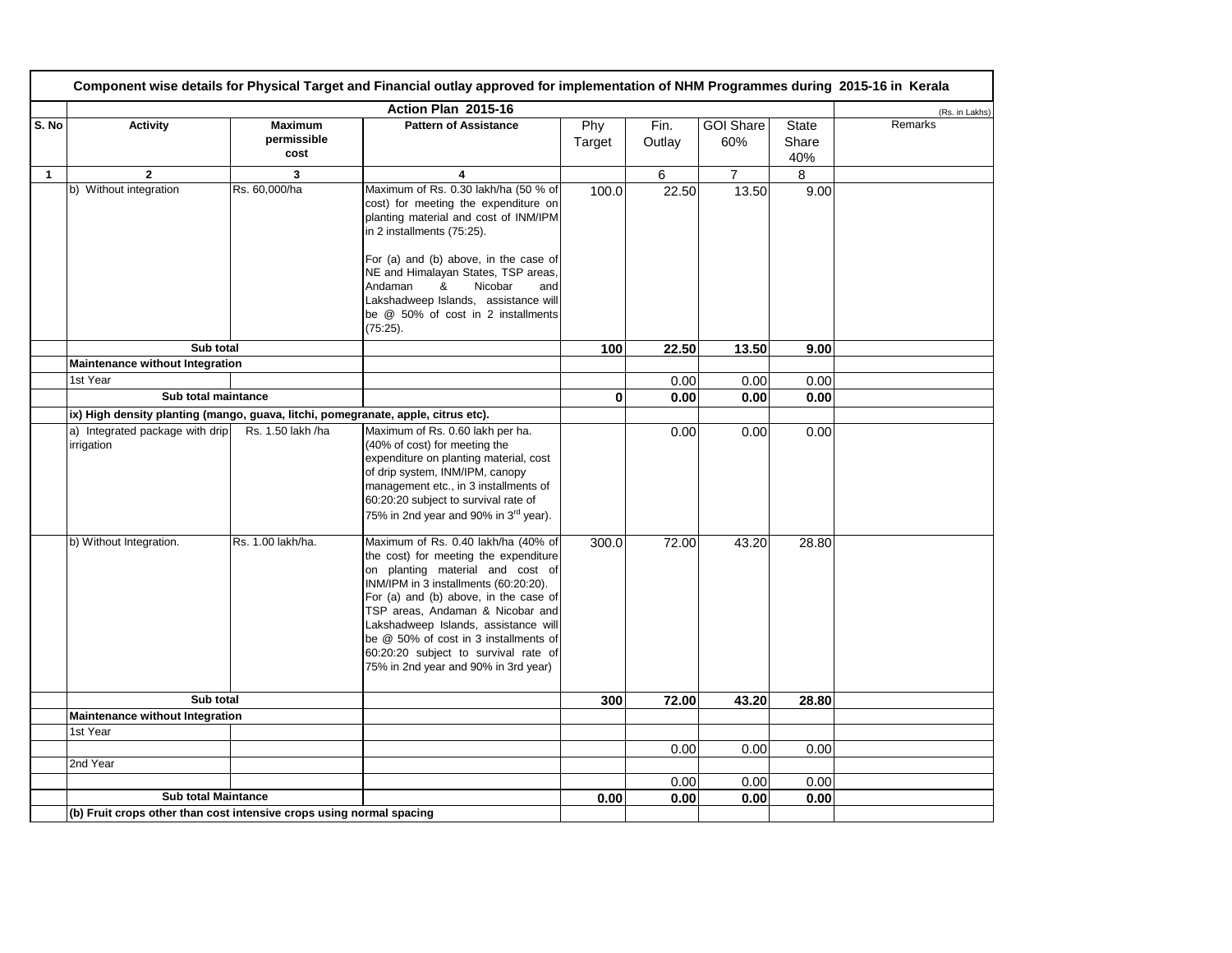|                         | Component wise details for Physical Target and Financial outlay approved for implementation of NHM Programmes during 2015-16 in Kerala |                                                      |                                                                                                                                                                                                                                                                                                                                                   |               |                |                         |                              |                |  |  |
|-------------------------|----------------------------------------------------------------------------------------------------------------------------------------|------------------------------------------------------|---------------------------------------------------------------------------------------------------------------------------------------------------------------------------------------------------------------------------------------------------------------------------------------------------------------------------------------------------|---------------|----------------|-------------------------|------------------------------|----------------|--|--|
|                         |                                                                                                                                        |                                                      | Action Plan 2015-16                                                                                                                                                                                                                                                                                                                               |               |                |                         |                              | (Rs. in Lakhs) |  |  |
| S. No                   | <b>Activity</b>                                                                                                                        | <b>Maximum</b><br>permissible<br>cost                | <b>Pattern of Assistance</b>                                                                                                                                                                                                                                                                                                                      | Phy<br>Target | Fin.<br>Outlay | <b>GOI Share</b><br>60% | <b>State</b><br>Share<br>40% | Remarks        |  |  |
| $\mathbf{1}$            | $\overline{2}$                                                                                                                         | 3                                                    | $\overline{\mathbf{4}}$                                                                                                                                                                                                                                                                                                                           |               | 6              | $\overline{7}$          | 8                            |                |  |  |
|                         | a) Integrated package with drip<br>irrigation                                                                                          | Rs. 1.00 lakh/ha                                     | Maximum of Rs. 0.40 lakh/ ha. (40% of<br>cost) for meeting the expenditure on<br>planting material, cost of drip system,<br>INM/IPM, canopy management etc in 3<br>installments of 60:20:20 subject to<br>survival rate of 75% in 2nd year & 90%<br>in 3rd year for perennial crops and for<br>non perennial crops in 2 installments<br>of 75:25. |               | 0.00           | 0.00                    | 0.00                         |                |  |  |
|                         | b) Without Integration                                                                                                                 | Rs. 60,000/ha                                        | Maximum of Rs. 0.30 lakh/ha (50 % of<br>cost) for meeting the expenditure on<br>planting material and cost of INM/IPM<br>in 3 installments of 60:20:20.                                                                                                                                                                                           | 100           | 18.00          | 10.80                   | 7.20                         |                |  |  |
|                         | Sub total                                                                                                                              |                                                      |                                                                                                                                                                                                                                                                                                                                                   | 100           | 18.00          | 10.80                   | 7.20                         |                |  |  |
|                         | Maintenance without Integration                                                                                                        |                                                      |                                                                                                                                                                                                                                                                                                                                                   |               |                |                         |                              |                |  |  |
|                         | 1st Year                                                                                                                               |                                                      |                                                                                                                                                                                                                                                                                                                                                   |               |                |                         |                              |                |  |  |
|                         |                                                                                                                                        |                                                      |                                                                                                                                                                                                                                                                                                                                                   |               | 0.00           | 0.00                    | 0.00                         |                |  |  |
|                         | 2nd Year                                                                                                                               |                                                      |                                                                                                                                                                                                                                                                                                                                                   |               |                |                         |                              |                |  |  |
|                         |                                                                                                                                        |                                                      |                                                                                                                                                                                                                                                                                                                                                   |               | 0.00           | 0.00                    | 0.00                         |                |  |  |
|                         | <b>Sub total Maintance</b>                                                                                                             |                                                      |                                                                                                                                                                                                                                                                                                                                                   | 0.00          | 0.00           | 0.00                    | 0.00                         |                |  |  |
|                         |                                                                                                                                        | Vegetable (For maximum area of 2 ha per beneficiary) |                                                                                                                                                                                                                                                                                                                                                   |               |                |                         |                              |                |  |  |
|                         | Hybrid<br>Sub-total                                                                                                                    | Rs.50,000/ha                                         | 40% of cost in general areas                                                                                                                                                                                                                                                                                                                      | 100           | 20.00          | 12.00                   | 8.00                         |                |  |  |
| 3                       | Flowers (For a maximum of 2 ha per beneficiary)                                                                                        |                                                      |                                                                                                                                                                                                                                                                                                                                                   | 100           | 20.00          | 12.00                   | 8.00                         |                |  |  |
|                         | <b>Cut flowers</b>                                                                                                                     |                                                      |                                                                                                                                                                                                                                                                                                                                                   |               |                |                         |                              |                |  |  |
|                         | Small & Marginal Farmers                                                                                                               | Rs. 1.00 lakh/ha                                     | 40% of cost                                                                                                                                                                                                                                                                                                                                       | 200.0         | 80.00          | 48.00                   | 32.00                        |                |  |  |
|                         | Other farmers                                                                                                                          | do                                                   | 25% of the cost                                                                                                                                                                                                                                                                                                                                   |               | 0.00           | 0.00                    | 0.00                         |                |  |  |
|                         | <b>Loose Flowers</b>                                                                                                                   |                                                      |                                                                                                                                                                                                                                                                                                                                                   |               |                |                         |                              |                |  |  |
|                         | <b>Small &amp; Marginal Farmers</b>                                                                                                    | Rs. 40,000/ha                                        | 40% of cost                                                                                                                                                                                                                                                                                                                                       | 100.0         | 16.00          | 9.60                    | 6.40                         |                |  |  |
|                         | Other farmers                                                                                                                          | do                                                   | 25% of cost                                                                                                                                                                                                                                                                                                                                       |               | 0.00           | 0.00                    | 0.00                         |                |  |  |
|                         | <b>Sub-total flowers</b>                                                                                                               |                                                      |                                                                                                                                                                                                                                                                                                                                                   | 300.0         | 96.00          | 57.60                   | 38.40                        |                |  |  |
| $\overline{\mathbf{4}}$ | Spices (For a maximum area of 4 ha per beneficiary)                                                                                    |                                                      |                                                                                                                                                                                                                                                                                                                                                   |               |                |                         |                              |                |  |  |
|                         |                                                                                                                                        |                                                      |                                                                                                                                                                                                                                                                                                                                                   |               |                |                         |                              |                |  |  |
|                         | Seed spice and Rhizomatic<br>spices                                                                                                    | Rs.30,000/ha                                         | Maximum of Rs. 12,000/- per ha. (40%<br>of cost) for meeting the expenditure on<br>planting material and cost of material<br>for INM/IPM etc).                                                                                                                                                                                                    | 2200          | 264.00         | 158.40                  | 105.60                       |                |  |  |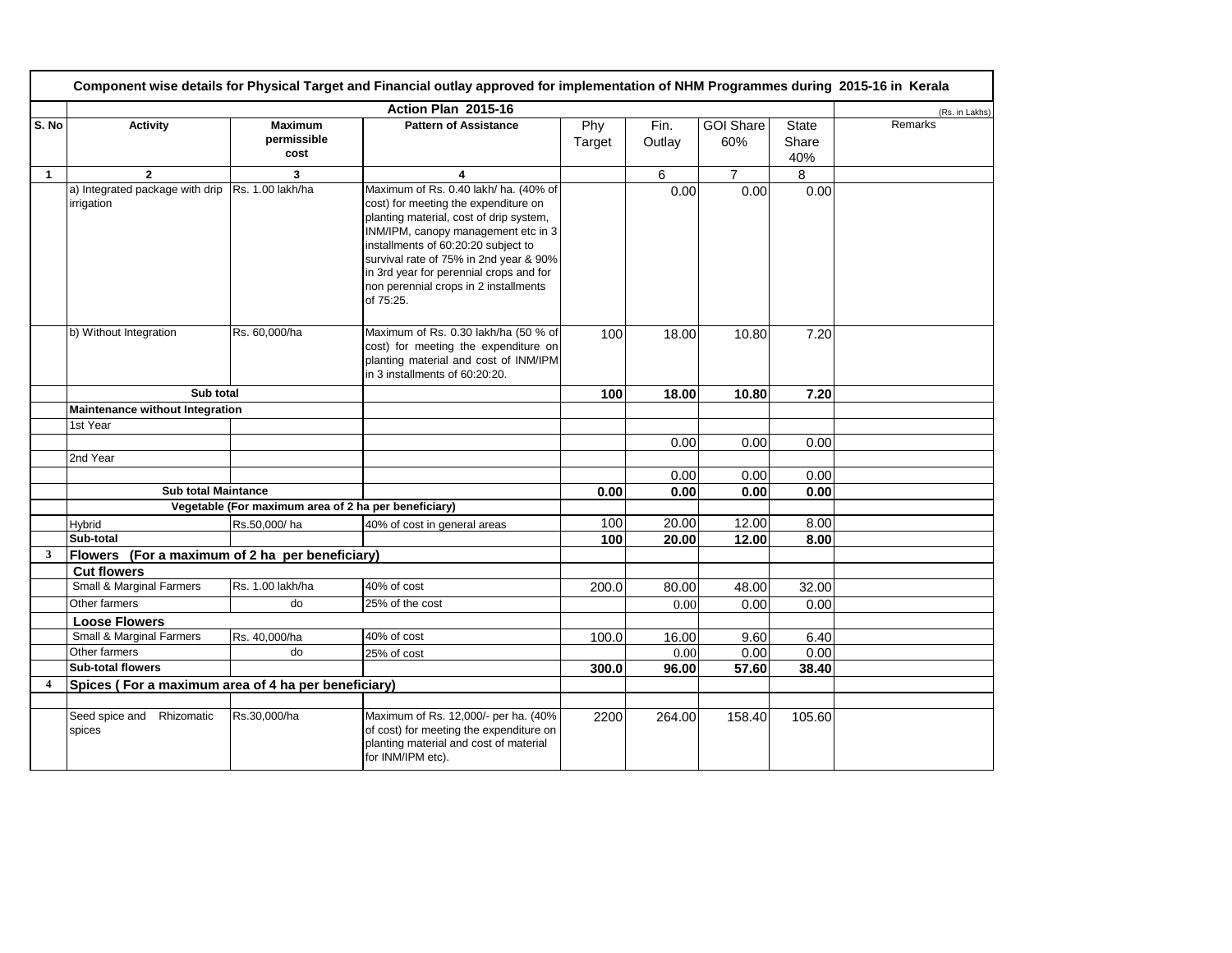|       | Component wise details for Physical Target and Financial outlay approved for implementation of NHM Programmes during 2015-16 in Kerala |                                       |                                                                                                                                                                                                                                                                                                                                                                                                                                                        |               |                |                         |                              |                |  |
|-------|----------------------------------------------------------------------------------------------------------------------------------------|---------------------------------------|--------------------------------------------------------------------------------------------------------------------------------------------------------------------------------------------------------------------------------------------------------------------------------------------------------------------------------------------------------------------------------------------------------------------------------------------------------|---------------|----------------|-------------------------|------------------------------|----------------|--|
|       |                                                                                                                                        |                                       | Action Plan 2015-16                                                                                                                                                                                                                                                                                                                                                                                                                                    |               |                |                         |                              | (Rs. in Lakhs) |  |
| S. No | <b>Activity</b>                                                                                                                        | <b>Maximum</b><br>permissible<br>cost | <b>Pattern of Assistance</b>                                                                                                                                                                                                                                                                                                                                                                                                                           | Phy<br>Target | Fin.<br>Outlay | <b>GOI Share</b><br>60% | <b>State</b><br>Share<br>40% | Remarks        |  |
| 1     | $\overline{2}$                                                                                                                         | 3                                     | 4                                                                                                                                                                                                                                                                                                                                                                                                                                                      |               | 6              | $\overline{7}$          | 8                            |                |  |
|       | <b>Perennial spices</b><br>(black pepper)                                                                                              | Rs. 50,000/ha                         | Maximum of Rs. 20,000/- per ha<br>(@40% of cost) for meeting the<br>expenditure on planting material and<br>cost of material for INM/IPM etc.<br>For (i) and (ii) above, in the case of                                                                                                                                                                                                                                                                | 2200          | 440.00         | 264.00                  | 176.00                       |                |  |
|       |                                                                                                                                        |                                       | TSP areas, Andaman and<br>Lakshadweep Islands, assistance will<br>be @ 50% of cost.                                                                                                                                                                                                                                                                                                                                                                    |               |                |                         |                              |                |  |
|       | <b>Sub-total spices</b>                                                                                                                |                                       |                                                                                                                                                                                                                                                                                                                                                                                                                                                        | 4400          | 704.00         | 422.40                  | 281.60                       |                |  |
|       | Aromatic Plants (For a maximum area of 4 ha per beneficiary)                                                                           |                                       |                                                                                                                                                                                                                                                                                                                                                                                                                                                        |               |                |                         |                              |                |  |
|       | (a) Cost intensive aromatic plant Rs. 1,00,000/ha                                                                                      |                                       | 40% of cost, subject to a maximum of<br>Rs.40,000/- per ha, for meeting the<br>expenditure on planting material and<br>cost of material for INM/IPM etc.                                                                                                                                                                                                                                                                                               |               | 0.00           | 0.00                    | 0.00                         |                |  |
|       | (b) Other aromatic plants                                                                                                              | Rs. 40,000/ha                         | 40% of cost, subject to a maximum of<br>Rs.16,000/- per ha, for meeting the<br>expenditure on planting material and<br>cost of material for INM/IPM etc.<br>For (i) and (ii) above, in the case of<br>TSP areas, Andaman & Nicobar and<br>Lakshadweep Islands, assistance will<br>be @ 50% of cost.                                                                                                                                                    | 10.0          | 1.60           | 0.96                    | 0.64                         |                |  |
|       | <b>Sub-total aromatics</b>                                                                                                             |                                       |                                                                                                                                                                                                                                                                                                                                                                                                                                                        | 10.0          | 1.60           | 0.96                    | 0.64                         |                |  |
|       | Plantation crops (For a maximum area of 4 ha per beneficiary)                                                                          |                                       |                                                                                                                                                                                                                                                                                                                                                                                                                                                        |               |                |                         |                              |                |  |
|       | <b>Cashew</b>                                                                                                                          |                                       |                                                                                                                                                                                                                                                                                                                                                                                                                                                        |               |                |                         |                              |                |  |
|       | a) Integrated package with Rs. 1.00 lakh/ha<br>drip irrigation                                                                         |                                       | Rs. 0.40 lakh per ha (40% of cost) for<br>meeting the expenditure on planting<br>material and cost of material for drip<br>system, INM/IPM etc) in 3 installments<br>of 60:20:20 subject to survival rate of<br>50% in second year and 90% in third<br>year.                                                                                                                                                                                           |               | 0.00           | 0.00                    | 0.00                         |                |  |
|       | b) Without integration                                                                                                                 | Rs. 50,000/ha                         | Rs.0.20 lakh per ha (40 % of cost)<br>for meeting the expenditure on<br>planting material and cost of material<br>for INM/IPM in 3 installments of<br>60:20:20 subject to survival rate of<br>75% in second year and 90% in third<br>year for a maximum area of 4 ha per<br>beneficiary.<br>For<br>(a) and (b) above, in the case of TSP<br>areas, Andaman & Nicobar and<br>Lakshadweep Islands assistance will<br>be @ 50% of cost in 3 installments. | 250           | 30.00          | 18.00                   | 12.00                        |                |  |
|       | Cocoa                                                                                                                                  |                                       |                                                                                                                                                                                                                                                                                                                                                                                                                                                        |               |                |                         |                              |                |  |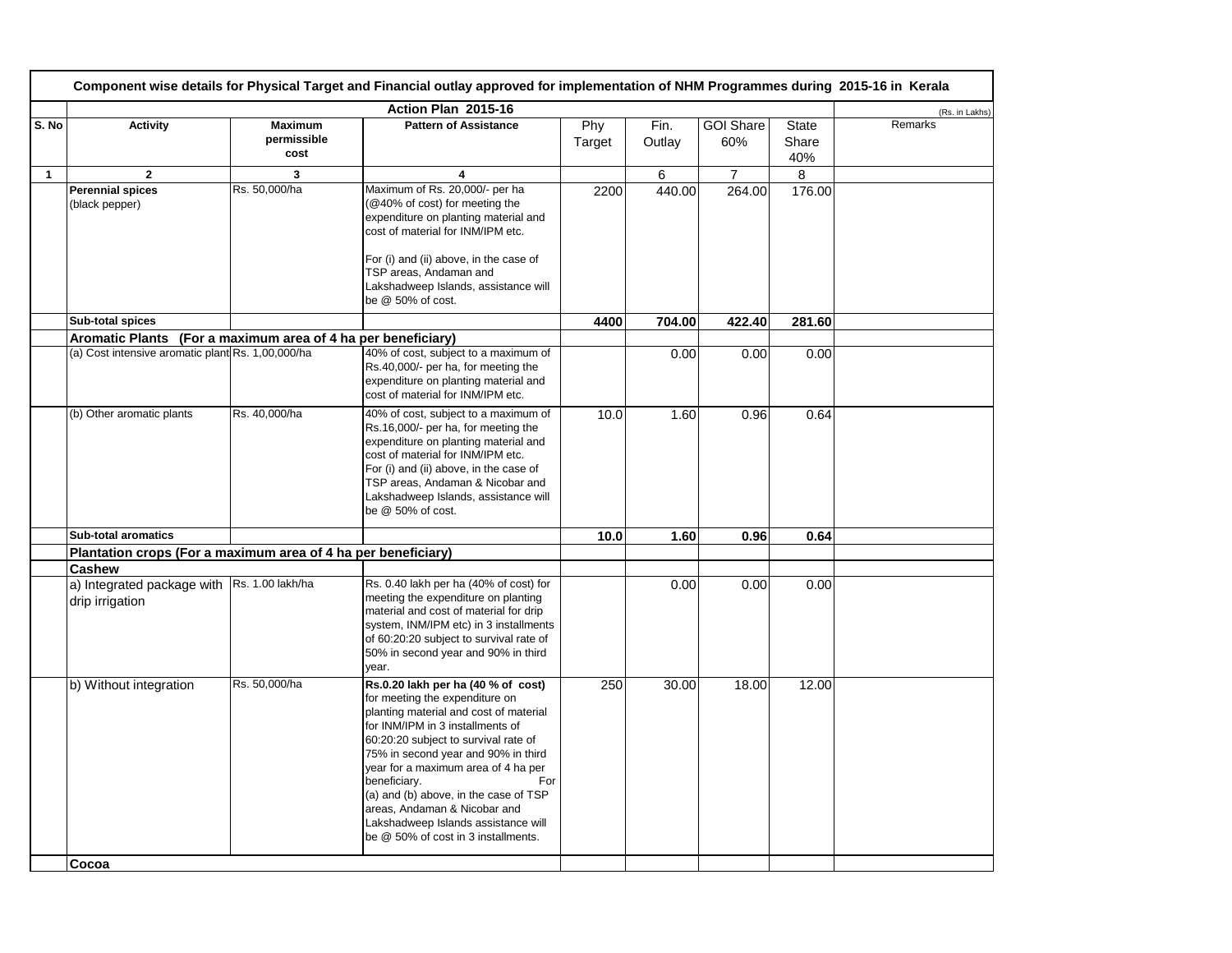|              | Component wise details for Physical Target and Financial outlay approved for implementation of NHM Programmes during 2015-16 in Kerala |                                       |                                                                                                                                                                                                                                                                                                                                                                                                                                                                                    |               |                |                         |                              |                |  |
|--------------|----------------------------------------------------------------------------------------------------------------------------------------|---------------------------------------|------------------------------------------------------------------------------------------------------------------------------------------------------------------------------------------------------------------------------------------------------------------------------------------------------------------------------------------------------------------------------------------------------------------------------------------------------------------------------------|---------------|----------------|-------------------------|------------------------------|----------------|--|
|              |                                                                                                                                        |                                       | Action Plan 2015-16                                                                                                                                                                                                                                                                                                                                                                                                                                                                |               |                |                         |                              | (Rs. in Lakhs) |  |
| S. No        | <b>Activity</b>                                                                                                                        | <b>Maximum</b><br>permissible<br>cost | <b>Pattern of Assistance</b>                                                                                                                                                                                                                                                                                                                                                                                                                                                       | Phy<br>Target | Fin.<br>Outlay | <b>GOI Share</b><br>60% | <b>State</b><br>Share<br>40% | Remarks        |  |
| $\mathbf{1}$ | $\overline{2}$                                                                                                                         | 3                                     | $\overline{4}$                                                                                                                                                                                                                                                                                                                                                                                                                                                                     |               | 6              | $\overline{7}$          | 8                            |                |  |
|              | a) Integrated package with drip<br>irrigation                                                                                          | Rs. 1.00 lakh/ha                      | Rs. 0.40 lakh per ha (40% of cost) for<br>meeting the expenditure on planting<br>material and cost of material for drip<br>system, INM/IPM etc) in 3 installments<br>of 60:20:20 subject to survival rate of<br>50% in second year and 90% in third<br>year.                                                                                                                                                                                                                       |               | 0.00           | 0.00                    | 0.00                         |                |  |
|              | b) Without integration                                                                                                                 | Rs. 50,000/ha                         | Rs.0.20 lakh per ha (40 % of cost)<br>for meeting the expenditure on<br>planting material and cost of material<br>for INM/IPM in 3 installments of<br>60:20:20 subject to survival rate of<br>75% in second year and 90% in third<br>year for a maximum area of 4 ha per<br>beneficiary.<br>For<br>(a) and (b) above, in the case of NE<br>and Himalayan States, TSP areas,<br>Andaman & Nicobar and<br>Lakshadweep Islands assistance will<br>be @ 50% of cost in 3 installments. | 250           | 30.00          | 18.00                   | 12.00                        |                |  |
|              | Sub-total                                                                                                                              |                                       |                                                                                                                                                                                                                                                                                                                                                                                                                                                                                    | 500           | 60.00          | 36.00                   | 24.00                        |                |  |
|              | Cashew                                                                                                                                 | Maintenance I year<br>Rs. 40,000ha    | Maximum of Rs. 20,000/- per ha (50%<br>of cost for meeting the expenditure on<br>planting material and cost of material<br>for INM/IPM etc) in 3 installments of<br>60:20:20 subject to survival rate of<br>75% in second year and 90% in third<br>year for a maximum area of 4 ha                                                                                                                                                                                                 |               | 0.00           | 0.00                    | 0.00                         |                |  |
|              | Cocoa                                                                                                                                  | Rs. 40,000ha                          | Maximum of Rs. 20,000/- per ha (50%<br>of cost for meeting the expenditure on<br>planting material and cost of material<br>for INM/IPM etc) in 3 installments of<br>60:20:20 subject to survival rate of<br>75% in second year and 90% in third<br>year for a maximum area of 4 ha                                                                                                                                                                                                 |               | 0.00           | 0.00                    | 0.00                         |                |  |
|              | Cocoa inter Crop in Arecanut<br>Gardens                                                                                                | Rs. 40,000ha                          | Maximum of Rs. 20,000/- per ha (50%<br>of cost for meeting the expenditure on<br>planting material and cost of material<br>for INM/IPM etc) in 3 installments of<br>60:20:20 subject to survival rate of<br>75% in second year and 90% in third<br>year for a maximum area of 4 ha                                                                                                                                                                                                 |               | 0.00           | 0.00                    | 0.00                         |                |  |
|              |                                                                                                                                        | <b>Sub-total Matanence</b>            |                                                                                                                                                                                                                                                                                                                                                                                                                                                                                    | $\mathbf{0}$  | 0.00           | 0.00                    | 0.00                         |                |  |
|              |                                                                                                                                        | Maintenance II year                   |                                                                                                                                                                                                                                                                                                                                                                                                                                                                                    |               |                |                         |                              |                |  |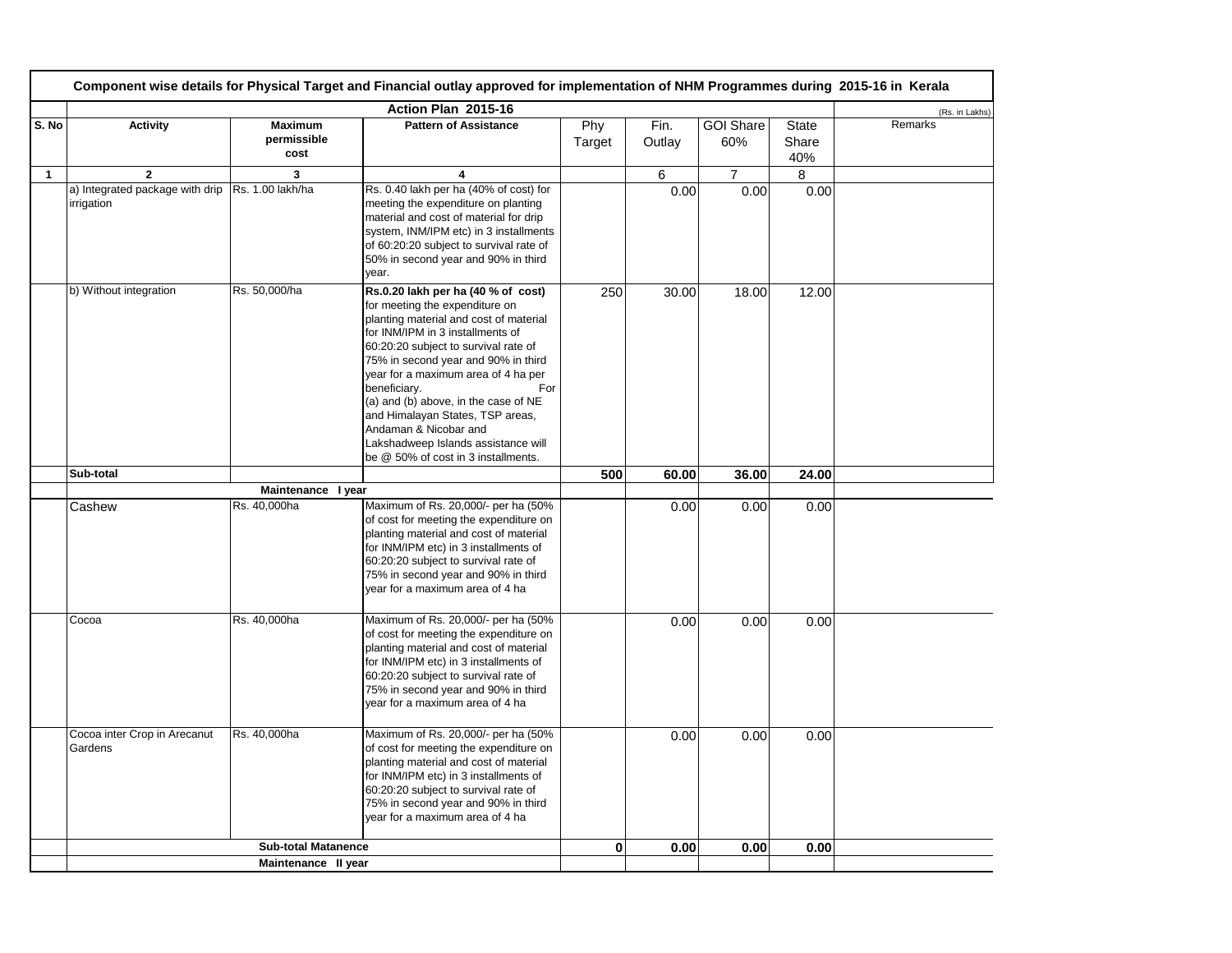|              | Component wise details for Physical Target and Financial outlay approved for implementation of NHM Programmes during 2015-16 in Kerala |                                  |                                                                                                                                          |               |                |                         |                       |                                                          |  |
|--------------|----------------------------------------------------------------------------------------------------------------------------------------|----------------------------------|------------------------------------------------------------------------------------------------------------------------------------------|---------------|----------------|-------------------------|-----------------------|----------------------------------------------------------|--|
|              |                                                                                                                                        |                                  | Action Plan 2015-16                                                                                                                      |               |                |                         |                       | (Rs. in Lakhs)                                           |  |
| S. No        | <b>Activity</b>                                                                                                                        | <b>Maximum</b><br>permissible    | <b>Pattern of Assistance</b>                                                                                                             | Phy<br>Target | Fin.<br>Outlay | <b>GOI Share</b><br>60% | <b>State</b><br>Share | Remarks                                                  |  |
|              |                                                                                                                                        | cost                             |                                                                                                                                          |               |                |                         | 40%                   |                                                          |  |
| $\mathbf{1}$ | $\overline{2}$                                                                                                                         | 3                                | 4                                                                                                                                        |               | 6              | $\overline{7}$          | 8                     |                                                          |  |
|              | Cashew                                                                                                                                 | do                               | do                                                                                                                                       |               | 0.00           | 0.00                    | 0.00                  |                                                          |  |
|              | Cocoa                                                                                                                                  | do                               | do                                                                                                                                       | 500.0         | 20.00          | 12.00                   | 8.00                  |                                                          |  |
|              | <b>Sub-total Matanence</b>                                                                                                             |                                  |                                                                                                                                          | 500.0         | 20.00          | 12.00                   | 8.00                  |                                                          |  |
|              | <b>Grand Total Area Expansion</b>                                                                                                      |                                  |                                                                                                                                          | 7410.00       | 1494.10        | 896.46                  | 597.64                |                                                          |  |
|              | <b>Grand Total Area Expansion maintenance</b>                                                                                          |                                  |                                                                                                                                          | 1250.00       | 85.63          | 51.38                   | 34.25                 |                                                          |  |
|              | <b>Mushrooms</b>                                                                                                                       |                                  |                                                                                                                                          |               |                |                         |                       |                                                          |  |
|              | <b>Production unit</b>                                                                                                                 |                                  |                                                                                                                                          |               |                |                         |                       |                                                          |  |
|              | <b>Public Sector</b>                                                                                                                   | Rs. 20.00 lakh/ unit             | 100% of the cost.                                                                                                                        | 1.0           | 20.00          | 12.00                   | 8.00                  |                                                          |  |
|              | <b>Private Sector</b>                                                                                                                  | Rs. 20.00 lakh/ unit             | 40% of cost for private sector, for<br>meeting<br>the<br>expenditure<br>on<br>infrastructure, as credit linked back<br>ended subsidy.    |               | 0.00           | 0.00                    | 0.00                  |                                                          |  |
|              | Spawn making unit                                                                                                                      |                                  |                                                                                                                                          |               |                |                         |                       |                                                          |  |
|              | <b>Public Sector</b>                                                                                                                   | Rs. 15 lakh/ unit                | 100% of the cost.                                                                                                                        |               | 0.00           | 0.00                    | 0.00                  |                                                          |  |
|              | <b>Private Sector</b>                                                                                                                  | Rs. 15 lakh/ unit                | 40% of cost for<br>private sector, for<br>the<br>meeting<br>expenditure<br>on<br>infrastructure, as credit linked back<br>ended subsidy. | 1.0           | 6.00           | 3.60                    | 2.40                  |                                                          |  |
|              | Sub-total mushrooms                                                                                                                    |                                  |                                                                                                                                          | 2.00          | 26.00          | 15.60                   | 10.40                 |                                                          |  |
| 5            | Rejuvenation/replacement of<br>senile plantation including<br>Canopy management. Mango                                                 | Rs. 40,000/ha                    | 50% of the total cost subject to a<br>maximum of Rs. 20,000/ha limited to<br>two ha per beneficiary.                                     | 2000.00       | 400.00         | 240.00                  |                       | 160.00 To be implemented as per guidelines<br>circulated |  |
|              | Sub-total                                                                                                                              |                                  |                                                                                                                                          | 2000          | 400.00         | 240.00                  | 160.00                |                                                          |  |
|              | <b>Creation of Water resources</b>                                                                                                     |                                  |                                                                                                                                          |               |                |                         |                       |                                                          |  |
|              | <b>Community tanks</b>                                                                                                                 |                                  |                                                                                                                                          |               |                |                         |                       |                                                          |  |
|              | i) Community tanks/on farm ponds/on farm water reservoirs with use of                                                                  |                                  |                                                                                                                                          |               |                |                         |                       |                                                          |  |
|              |                                                                                                                                        |                                  | plastic/RCC lining - (10 ha. of command area, with pond size of 100m x 100m x                                                            |               |                |                         |                       |                                                          |  |
|              | Community tanks/on farm ponds/on farm water reservoirs with use of<br>plastic/RCC lining                                               |                                  |                                                                                                                                          |               |                |                         |                       |                                                          |  |
|              | Plain areas                                                                                                                            | Rs. 20.00 lakh in plain<br>areas | 100% of cost for 10 ha command                                                                                                           | 5             | 100.0          | 60.00                   | 40.00                 |                                                          |  |
|              | Hilly areas.                                                                                                                           | areas.                           | Rs. 25 lakh/ unit for Hilly 100% of cost for 10 ha command                                                                               | 5             | 125.00         | 75.00                   | 50.00                 |                                                          |  |
|              | ii) Water harvesting system for individuals- for storage of water in                                                                   |                                  |                                                                                                                                          |               |                |                         |                       |                                                          |  |
|              | 20mx20mx3m                                                                                                                             |                                  |                                                                                                                                          |               |                |                         |                       |                                                          |  |
|              | Plain areas                                                                                                                            | areas and                        | Rs. 1.50 lakh/unit in plain 50% of cost. Maintenance to be<br>ensured by the beneficiary.                                                | 20            | 15.0           | 9.00                    | 6.00                  |                                                          |  |
|              | Hilly areas.                                                                                                                           | areas                            | Rs. 1.80 lakh/unit in hilly 50% of cost. Maintenance to be<br>ensured by the beneficiary.                                                | 15            | 13.50          | 8.10                    | 5.40                  |                                                          |  |
|              | Sub-total                                                                                                                              |                                  |                                                                                                                                          | 45            | 253.50         | 152.10                  | 101.40                |                                                          |  |
| 5            |                                                                                                                                        | <b>Protected cultivation</b>     |                                                                                                                                          |               |                |                         |                       |                                                          |  |
|              | a) Green House structure                                                                                                               |                                  |                                                                                                                                          |               |                |                         |                       |                                                          |  |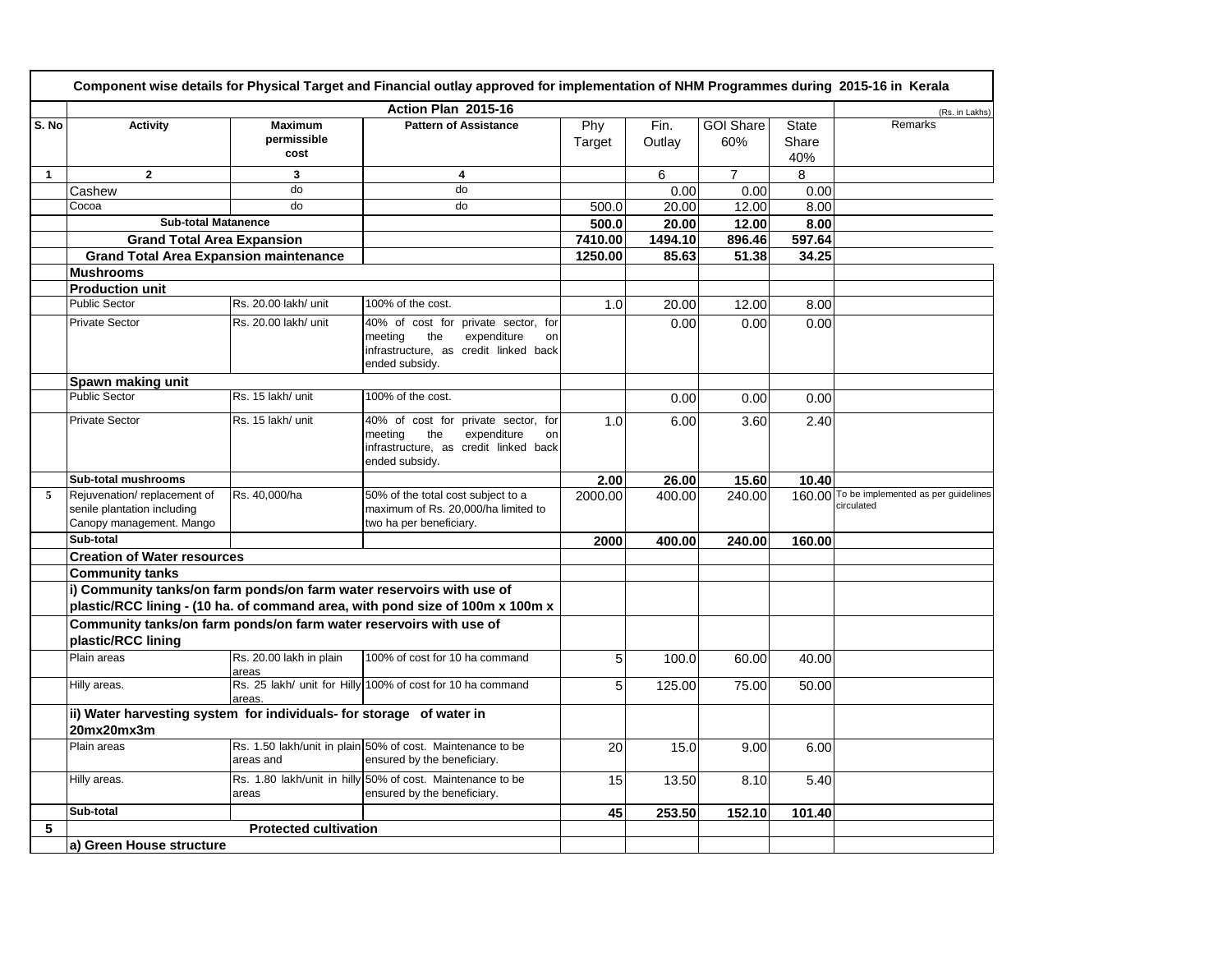| Component wise details for Physical Target and Financial outlay approved for implementation of NHM Programmes during 2015-16 in Kerala |                                                                                                              |                                       |                                                                                        |                |                |                         |                              |                                                                                                                                             |
|----------------------------------------------------------------------------------------------------------------------------------------|--------------------------------------------------------------------------------------------------------------|---------------------------------------|----------------------------------------------------------------------------------------|----------------|----------------|-------------------------|------------------------------|---------------------------------------------------------------------------------------------------------------------------------------------|
|                                                                                                                                        |                                                                                                              |                                       | Action Plan 2015-16                                                                    |                |                |                         |                              | (Rs. in Lakhs)                                                                                                                              |
| S. No                                                                                                                                  | <b>Activity</b>                                                                                              | <b>Maximum</b><br>permissible<br>cost | <b>Pattern of Assistance</b>                                                           | Phy<br>Target  | Fin.<br>Outlay | <b>GOI Share</b><br>60% | <b>State</b><br>Share<br>40% | Remarks                                                                                                                                     |
| $\mathbf{1}$                                                                                                                           | $\mathbf{2}$                                                                                                 | 3                                     | 4                                                                                      |                | 6              | $\overline{7}$          | 8                            |                                                                                                                                             |
|                                                                                                                                        | Fan & Pad system                                                                                             | area 500 Sq. m)                       | Rs. 1650/Sq.m (up to 50% of cost for a maximum area of<br>4000 sq. m per beneficiary.  |                | 0.00           | 0.00                    |                              | 0.00 Minutes of SLEC meeting to be<br>submitted along with details of<br>beneficiareis,<br>locaiton,<br>etc to                              |
|                                                                                                                                        | Fan & Pad system                                                                                             | Sq.m up to 1008 Sqm)                  | Rs. 1465/Sq. m (>500 50% of cost for a maximum area of<br>4000 sq. m per beneficiary.  |                | 0.00           | 0.00                    | 0.00                         |                                                                                                                                             |
|                                                                                                                                        | Fan & Pad system                                                                                             | Sq. m up to 2080 Sq.m)                | Rs. 1420/Sq. m (>1008 50% of cost for a maximum area of<br>4000 sq. m per beneficiary. | 0.14           | 9.66           | 5.79                    | 3.86                         |                                                                                                                                             |
|                                                                                                                                        | Fan & Pad system                                                                                             | Sq. m upto 4000 Sq.m)                 | Rs. 1400/Sq. m (>2080 50% of cost for a maximum area of<br>4000 sq. m per beneficiary. |                | 0.00           | 0.00                    | 0.00                         |                                                                                                                                             |
|                                                                                                                                        | (b) Naturally ventilated system                                                                              |                                       |                                                                                        |                |                |                         |                              |                                                                                                                                             |
|                                                                                                                                        | (i) Tubular structur                                                                                         | Rs.1060/Sq.m                          | 50% of the cost limited to 4000 Sq.m<br>per beneficiary.                               | 4.00           | 212.00         | 127.20                  | 84.80                        |                                                                                                                                             |
|                                                                                                                                        | Hilly areas.                                                                                                 | Rs.1219/Sq.m                          | 50% of the cost limited to 4000 Sq.m<br>per beneficiary.                               | 1.70           | 103.35         | 62.01                   | 41.34                        |                                                                                                                                             |
|                                                                                                                                        | c) Plastic Mulching                                                                                          |                                       |                                                                                        |                |                |                         |                              |                                                                                                                                             |
|                                                                                                                                        | <b>Plastic Mulching</b>                                                                                      | Rs. 32,000/ha                         | 50% of the total cost limited to 2 ha<br>per beneficiary.                              |                | 0.00           | 0.00                    | 0.00                         |                                                                                                                                             |
|                                                                                                                                        | Plastic Mulching                                                                                             | Rs. 36,800/ha for hilly<br>areas      | 50% of the total cost limited to 2 ha<br>per beneficiary.                              | 50.0           | 9.20           | 5.52                    | 3.68                         |                                                                                                                                             |
|                                                                                                                                        | d) Shade Net House                                                                                           |                                       |                                                                                        |                |                |                         |                              |                                                                                                                                             |
|                                                                                                                                        | i) Tubular structure                                                                                         | Rs. 710/Sq.m                          | 50% of cost limited to 4000 Sq.m per<br>beneficiary.                                   | 1.00           | 35.50          | 21.30                   | 14.20                        |                                                                                                                                             |
|                                                                                                                                        | i) Tubular structure                                                                                         | Rs. 816/Sq.m for hilly<br>areas       | 50% of cost limited to 4000 Sq.m per<br>beneficiary.                                   | 0.20           | 8.16           | 4.90                    | 3.26                         |                                                                                                                                             |
|                                                                                                                                        | f) Cost of planting material &<br>cultivation of high value<br>vegetables grown in poly<br>house             | Rs.140/Sq. m                          | 50% of cost limited to 4000 Sq.m per<br>beneficiary.                                   | $\overline{7}$ | 49.00          | 29.40                   | 19.60                        |                                                                                                                                             |
|                                                                                                                                        | g) Cost of planting material &<br>cultivation of Orchid &<br>Anthurium under poly<br>house/shade net house.  | Rs. 700/Sq.m                          | 50% of cost limited to 4000 Sq. m per<br>beneficiary.                                  | 0.20           | 7.00           | 4.20                    | 2.80                         |                                                                                                                                             |
|                                                                                                                                        | h) Cost of planting material &<br>cultivation of Carnation &<br>Gerbera under poly<br>house/shade net house. | Rs. 610/Sq.m                          | 50% of cost limited to 4000 Sq. m per<br>beneficiary.                                  | 0.10           | 3.05           | 1.83                    | 1.22                         |                                                                                                                                             |
|                                                                                                                                        | i) Cost of planting material &<br>cultivation of Rose and lilum<br>under poly house/shade net<br>house       | Rs. 426/Sq.m                          | 50% of cost limited to 4000 Sq. m per<br>beneficiary.                                  | 0.10           | 2.13           | 1.28                    | 0.85                         |                                                                                                                                             |
|                                                                                                                                        | Sub-total protected cultivation                                                                              |                                       |                                                                                        | 57.03          | 439.05         | 263.43                  | 175.62                       |                                                                                                                                             |
| 6                                                                                                                                      | Promotion of Integrated Nutrient Management(INM)/ Integrated Pest                                            |                                       |                                                                                        |                |                |                         |                              |                                                                                                                                             |
|                                                                                                                                        | Promotion of IPM                                                                                             | Rs. 4000/ha                           | 30% of cost subject to a maximum of<br>Rs 1200/ha limited to 4.00 ha/<br>beneficiary.  | 1000           | 12.00          | 7.20                    |                              | 4.80 To be need based and taken up after<br>identifying problem of pest / disease<br>and nutrient deficiency.                               |
|                                                                                                                                        | Bio control lab                                                                                              |                                       |                                                                                        |                |                |                         |                              |                                                                                                                                             |
|                                                                                                                                        | a) Public Sector                                                                                             | Rs. 90.00 lakh/unit                   | 100% to Public sector                                                                  |                | 0.00           | 0.00                    |                              | 0.00 Minutes of SLEC meeting to be<br>submitted along with details of<br>beneficiareis, locaiton,<br>etc to<br>facilitate release of funds. |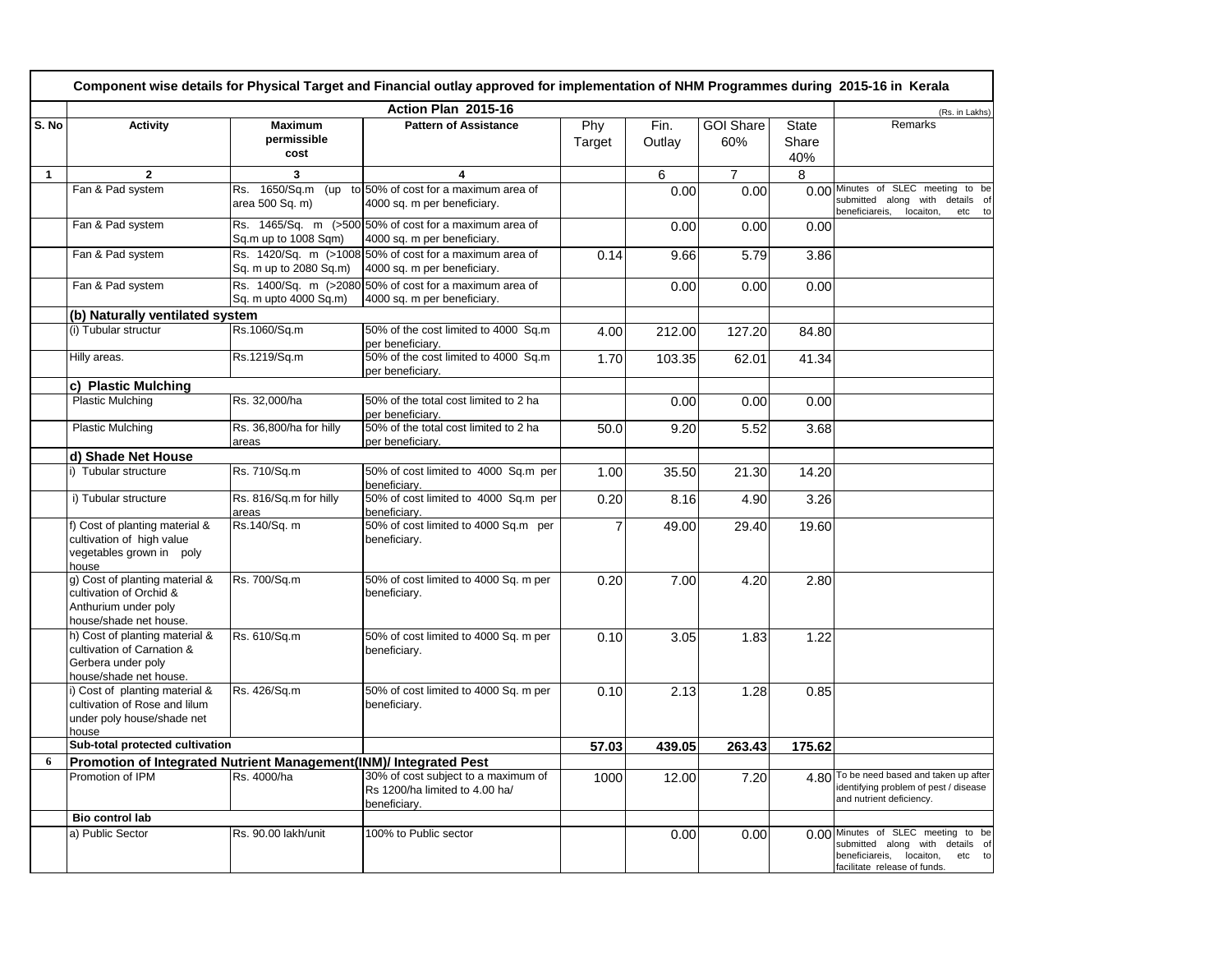|                | Component wise details for Physical Target and Financial outlay approved for implementation of NHM Programmes during 2015-16 in Kerala |                                       |                                                                                                                                                                                                                                                                                   |               |                |                         |                              |                                                                                                                                                 |
|----------------|----------------------------------------------------------------------------------------------------------------------------------------|---------------------------------------|-----------------------------------------------------------------------------------------------------------------------------------------------------------------------------------------------------------------------------------------------------------------------------------|---------------|----------------|-------------------------|------------------------------|-------------------------------------------------------------------------------------------------------------------------------------------------|
|                |                                                                                                                                        |                                       | Action Plan 2015-16                                                                                                                                                                                                                                                               |               |                |                         |                              | (Rs. in Lakhs)                                                                                                                                  |
| S. No          | <b>Activity</b>                                                                                                                        | <b>Maximum</b><br>permissible<br>cost | <b>Pattern of Assistance</b>                                                                                                                                                                                                                                                      | Phy<br>Target | Fin.<br>Outlay | <b>GOI Share</b><br>60% | <b>State</b><br>Share<br>40% | Remarks                                                                                                                                         |
| $\mathbf{1}$   | $\mathbf{2}$                                                                                                                           | 3                                     | 4                                                                                                                                                                                                                                                                                 |               | 6              | $\overline{7}$          | 8                            |                                                                                                                                                 |
|                | b) Private Sector                                                                                                                      | Rs. 90.00 lakh/unit                   | 50% to private sector.                                                                                                                                                                                                                                                            |               | 0.00           | 0.00                    | 0.00                         |                                                                                                                                                 |
|                | <b>Plant Health Clinic</b>                                                                                                             |                                       |                                                                                                                                                                                                                                                                                   |               |                | 0.00                    | 0.00                         |                                                                                                                                                 |
|                | a) Public Sector                                                                                                                       | Rs. 25.00 lakhs/unit                  | 100% to Public sector                                                                                                                                                                                                                                                             |               | 0.00           | 0.00                    | 0.00                         | Minutes of SLEC meeting to be<br>submitted along with details of<br>beneficiareis, locaiton,<br>etc to<br>facilitate release of funds.          |
|                | b) Private Sector                                                                                                                      | Rs. 25.00 lakhs/unit                  | 50% to private sector.                                                                                                                                                                                                                                                            |               | 0.00           | 0.00                    | 0.00                         | do                                                                                                                                              |
|                | Leaf /Tissue analysis lab                                                                                                              |                                       |                                                                                                                                                                                                                                                                                   |               |                |                         |                              |                                                                                                                                                 |
|                | a) Public Sector                                                                                                                       | Rs. 25.00 lakhs/unit                  | 100% to Public sector                                                                                                                                                                                                                                                             |               | 0.00           | 0.00                    | 0.00                         |                                                                                                                                                 |
|                | b) Private Sector                                                                                                                      | Rs. 25.00 lakhs/unit                  | 50% to private sector.                                                                                                                                                                                                                                                            |               | 0.00           | 0.00                    | 0.00                         |                                                                                                                                                 |
|                | Sub-total INM / IPM                                                                                                                    |                                       |                                                                                                                                                                                                                                                                                   | 1000          | 12.00          | 7.20                    | 4.80                         |                                                                                                                                                 |
| $\overline{7}$ | <b>Adoption Organic Farming</b>                                                                                                        |                                       |                                                                                                                                                                                                                                                                                   |               |                |                         |                              |                                                                                                                                                 |
|                | (i) Adoption of Organic Farming. Rs. 20,000/ha<br>1st Year (ha)                                                                        |                                       | 50% of cost limited to Rs.10000/ha for<br>a maximum area of 4 ha. per<br>beneficiary, spread over a period of 3<br>years involving an assistance of<br>Rs.4000/- in first year and Rs.3000/-<br>each in second & third year. The<br>programme to be linked with<br>certification. | 2500          | 100.00         | 60.00                   | 40.00                        | Minutes of SLEC meeting to be<br>submitted along with details of<br>beneficiareis, locaiton,<br>etc to<br>facilitate release of funds.          |
|                | 2nd Year                                                                                                                               | Rs. 20,000/ha                         | 50% of cost limited to Rs.10000/ha for<br>a maximum area of 4 ha. per<br>beneficiary, spread over a period of 3<br>years involving an assistance of<br>Rs.4000/- in first year and Rs.3000/-<br>each in second & third year. The<br>programme to be linked with<br>certification. | 3500          | 105.00         | 63.00                   | 42.00                        |                                                                                                                                                 |
|                | 3rd Year                                                                                                                               | Rs. 20,000/ha                         | 50% of cost limited to Rs.10000/ha for<br>a maximum area of 4 ha. per<br>beneficiary, spread over a period of 3<br>years involving an assistance of<br>Rs.4000/- in first year and Rs.3000/-<br>each in second & third year. The<br>programme to be linked with<br>certification. | 2000          | 60.00          | 36.00                   | 24.00                        |                                                                                                                                                 |
|                | (ii) Organic Certification (no)                                                                                                        |                                       |                                                                                                                                                                                                                                                                                   |               |                |                         |                              |                                                                                                                                                 |
|                | 1st Year (ha)                                                                                                                          | Project based                         | Rs. 5 lakh for a cluster of 50 ha which<br>will include Rs.1.50 lakh in first year,<br>Rs. 1.50 lakh in second year and Rs.<br>2.00 lakh in third year.                                                                                                                           | 50            | 75.00          | 45.00                   |                              | 30.00 Minutes of SLEC meeting to be<br>submitted along with details of<br>beneficiareis,<br>locaiton,<br>etc to<br>facilitate release of funds. |
|                | 2nd Year                                                                                                                               | Project based                         | Rs. 5 lakh for a cluster of 50 ha which<br>will include Rs.1.50 lakh in first year,<br>Rs. 1.50 lakh in second year and Rs.<br>2.00 lakh in third year.                                                                                                                           | 70            | 140.00         | 84.00                   | 56.00                        |                                                                                                                                                 |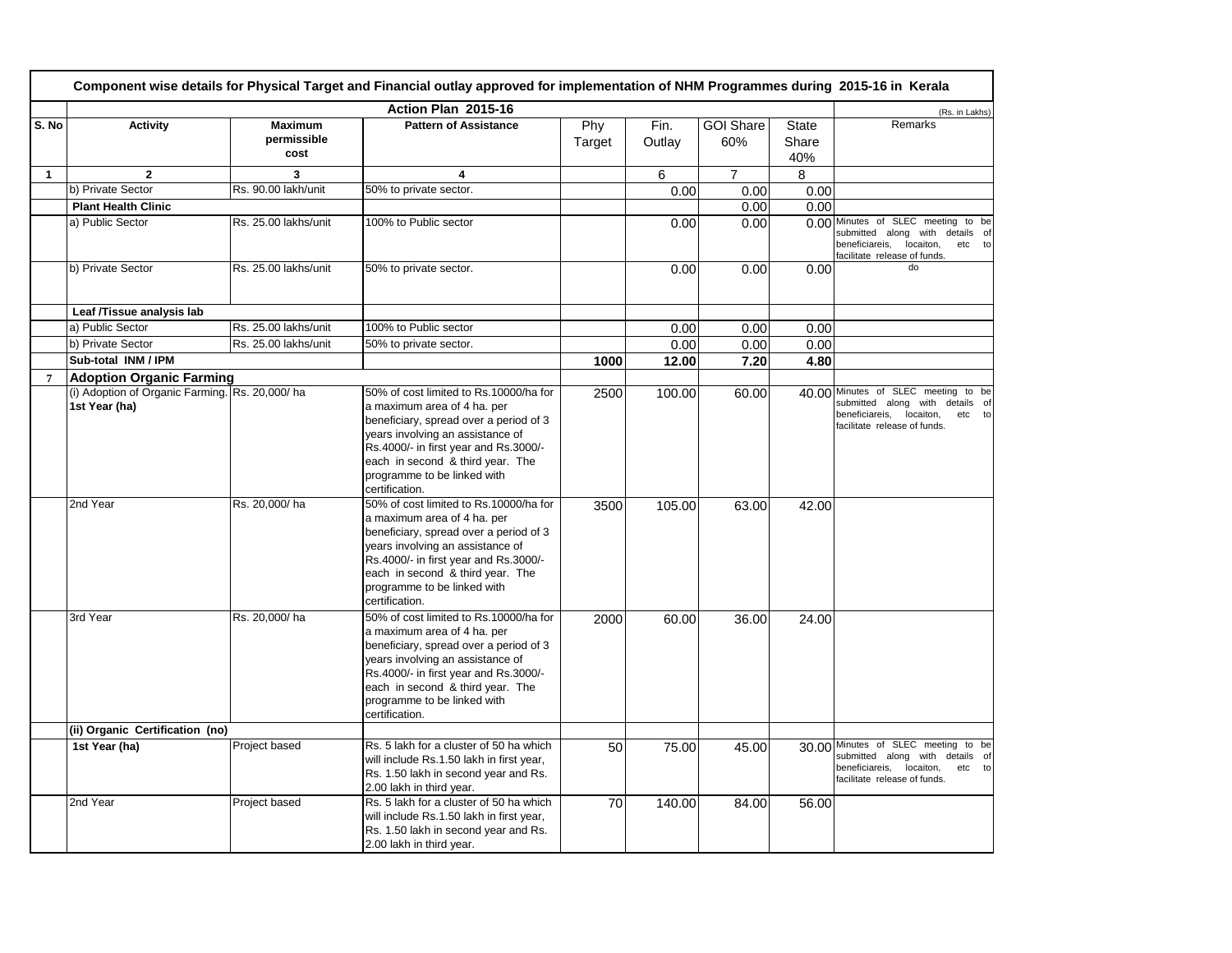|                  | Component wise details for Physical Target and Financial outlay approved for implementation of NHM Programmes during 2015-16 in Kerala |                                                               |                                                                                                                                                                                                                                                                                                    |               |                |                         |                              |                                                                                       |  |
|------------------|----------------------------------------------------------------------------------------------------------------------------------------|---------------------------------------------------------------|----------------------------------------------------------------------------------------------------------------------------------------------------------------------------------------------------------------------------------------------------------------------------------------------------|---------------|----------------|-------------------------|------------------------------|---------------------------------------------------------------------------------------|--|
|                  |                                                                                                                                        |                                                               | Action Plan 2015-16                                                                                                                                                                                                                                                                                |               |                |                         |                              | (Rs. in Lakhs)                                                                        |  |
| S. No            | <b>Activity</b>                                                                                                                        | <b>Maximum</b><br>permissible<br>cost                         | <b>Pattern of Assistance</b>                                                                                                                                                                                                                                                                       | Phy<br>Target | Fin.<br>Outlay | <b>GOI Share</b><br>60% | <b>State</b><br>Share<br>40% | Remarks                                                                               |  |
| $\mathbf{1}$     | $\overline{2}$                                                                                                                         | 3                                                             | 4                                                                                                                                                                                                                                                                                                  |               | 6              | $\overline{7}$          | 8                            |                                                                                       |  |
|                  | 3rd Year                                                                                                                               | Project based                                                 | Rs. 5 lakh for a cluster of 50 ha which<br>will include Rs.1.50 lakh in first year,<br>Rs. 1.50 lakh in second year and Rs.<br>2.00 lakh in third year.                                                                                                                                            | 40            | 80.00          | 48.00                   | 32.00                        |                                                                                       |  |
|                  | iii) Vermi compost Units /organic input production unit                                                                                |                                                               |                                                                                                                                                                                                                                                                                                    |               |                |                         |                              |                                                                                       |  |
|                  | i) Vermi compost Units                                                                                                                 | Rs.1,00,000/ unit for<br>permanent structure and<br>Vermibed. | 50% of cost conforming to the size of<br>the unit of 30'x8'x2.5' dimension of<br>Rs. 16,000/unit for HDPE   permanent structure to be<br>administered on pro-rata basis. 50% of<br>cost conforming to the size of 96 cft<br>(12'x4'x2') and IS 15907:2010 to be<br>administered on pro-rata basis. | 500           | 250.00         | 150.00                  | 100.00                       | Designs para meter of HDPE beds<br>will conformer to BIS standards (IS<br>15907:2010) |  |
|                  | ii) Vermibeds                                                                                                                          | do                                                            | do                                                                                                                                                                                                                                                                                                 |               | 0.00           | 0.00                    | 0.00                         |                                                                                       |  |
|                  | Sub-total                                                                                                                              |                                                               |                                                                                                                                                                                                                                                                                                    | 2500.00       | 810.00         | 486.00                  | 324.00                       |                                                                                       |  |
|                  | <b>Certification for Good</b><br><b>Agricultural Practices (GAP),</b><br>Including infrastructure                                      | Rs. 10,000/ha                                                 | 50% of the cost for maximum of<br>4ha/beneficiary.                                                                                                                                                                                                                                                 |               | 0.00           | 0.00                    | 0.00                         |                                                                                       |  |
|                  | CoE                                                                                                                                    |                                                               |                                                                                                                                                                                                                                                                                                    |               |                |                         |                              |                                                                                       |  |
|                  | <b>Centre of Excellence for</b><br><b>Horticulture</b>                                                                                 | Rs.1000.00 lakh/ centre                                       | 100% of cost to public sector. This<br>can be established through bi-lateral<br>co-operation also.                                                                                                                                                                                                 | 1             | 641.07         | 384.64                  | 256.43                       | Project approved on 3.9.2014 first<br>release                                         |  |
|                  | <b>Total CoE</b>                                                                                                                       |                                                               |                                                                                                                                                                                                                                                                                                    | 1             | 641.07         | 384.64                  | 256.43                       |                                                                                       |  |
| 8                | Pollination support through beekeeping                                                                                                 |                                                               |                                                                                                                                                                                                                                                                                                    |               |                |                         |                              |                                                                                       |  |
|                  | Production of nucleus stock<br>(Public sector)                                                                                         | Rs. 20.00 lakh                                                | 100% of the cost.                                                                                                                                                                                                                                                                                  |               | 0.00           | 0.00                    | 0.00                         |                                                                                       |  |
|                  | Production of bee colonies by Rs. 10.00 lakh<br>bee breeder                                                                            |                                                               | 40% of cost for producing min. of 2000<br>colonies / vear                                                                                                                                                                                                                                          | 10            | 40.00          | 24.00                   | 16.00                        |                                                                                       |  |
|                  | Honey bee colony                                                                                                                       | Rs.2000/colony of 8<br>frames                                 | 40% of cost limited to 50 colonies /<br>beneficiary.                                                                                                                                                                                                                                               | 6000          | 48.00          | 28.80                   | 19.20                        |                                                                                       |  |
|                  | <b>Hives</b>                                                                                                                           | Rs 2000/ per hive.                                            | 40% of cost limited to 50 colonies /<br>beneficiary.                                                                                                                                                                                                                                               | 6000          | 48.00          | 28.80                   | 19.20                        |                                                                                       |  |
|                  | Equipment including honey<br>extractor (4 frame), food grade<br>container (30 kg), net, etc.                                           | Rs. 20,000/set                                                | 40% of the cost limited to one set per<br>beneficiary.                                                                                                                                                                                                                                             | 400           | 32.00          | 19.20                   | 12.80                        |                                                                                       |  |
|                  | Sub-total                                                                                                                              |                                                               |                                                                                                                                                                                                                                                                                                    | 6000          | 168.00         | 100.80                  | 67.20                        |                                                                                       |  |
| $\boldsymbol{9}$ | <b>Horticulture Mechanization</b>                                                                                                      |                                                               |                                                                                                                                                                                                                                                                                                    |               |                |                         |                              |                                                                                       |  |
|                  | i) Tractor (upto 20 PTO HP)                                                                                                            | 3.00 lakh/unit                                                | 25% of cost, subject to a maximum of<br>Rs. 0.75 lakh/unit for general category<br>farmers, and in the case if SC, ST,<br>Small & Marginal famers, women<br>farmers and beneficiaries in NE states,<br>35% of cost, subject to a maximum of<br>Rs. 1.00 lakh per unit.                             |               | 0.00           | 0.00                    | 0.00                         |                                                                                       |  |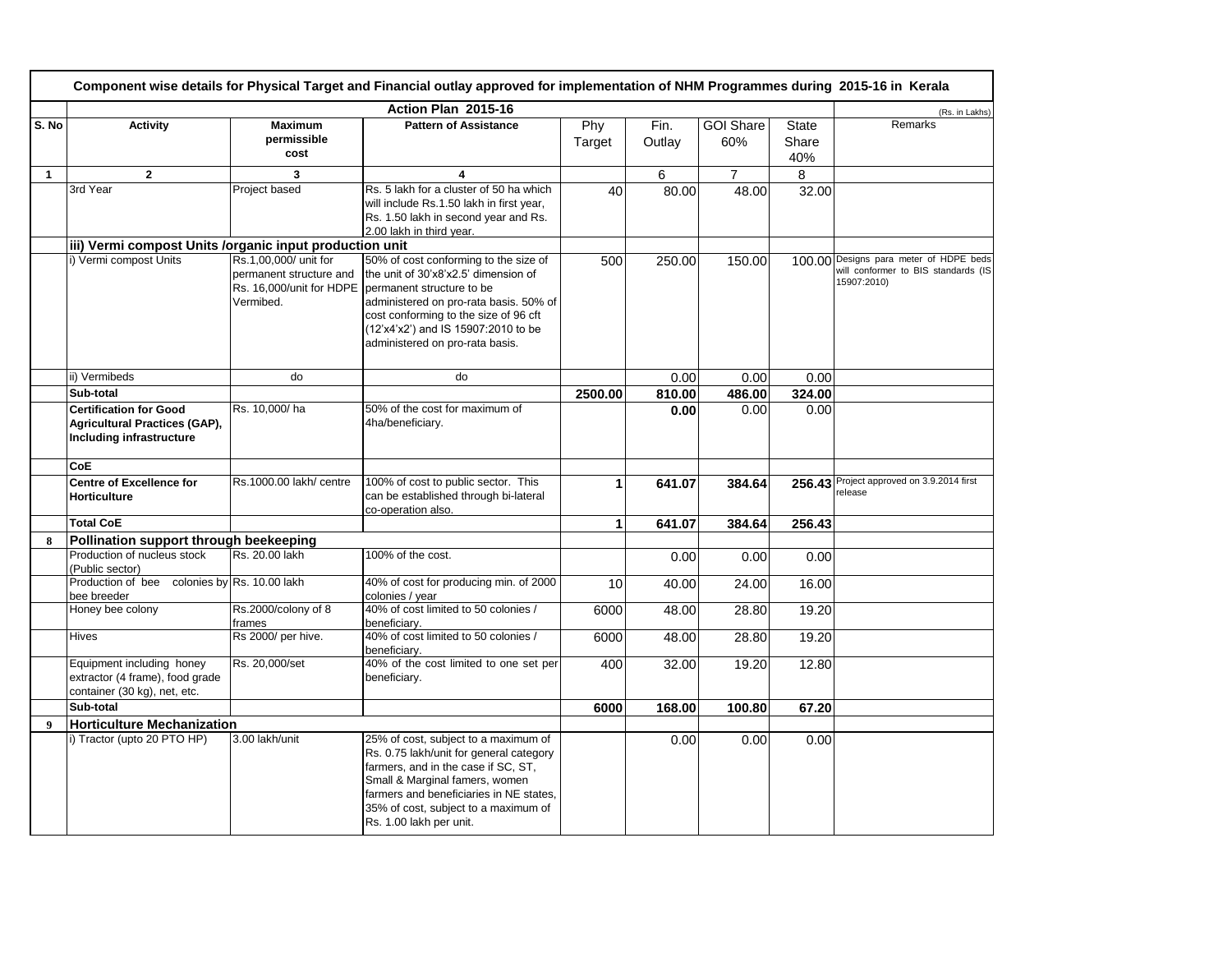|              | Component wise details for Physical Target and Financial outlay approved for implementation of NHM Programmes during 2015-16 in Kerala |                                       |                                                                                                                                                                                                                                                                        |               |                |                         |                              |                |  |
|--------------|----------------------------------------------------------------------------------------------------------------------------------------|---------------------------------------|------------------------------------------------------------------------------------------------------------------------------------------------------------------------------------------------------------------------------------------------------------------------|---------------|----------------|-------------------------|------------------------------|----------------|--|
|              |                                                                                                                                        |                                       | Action Plan 2015-16                                                                                                                                                                                                                                                    |               |                |                         |                              | (Rs. in Lakhs) |  |
| S. No        | <b>Activity</b>                                                                                                                        | <b>Maximum</b><br>permissible<br>cost | <b>Pattern of Assistance</b>                                                                                                                                                                                                                                           | Phy<br>Target | Fin.<br>Outlay | <b>GOI Share</b><br>60% | <b>State</b><br>Share<br>40% | Remarks        |  |
| $\mathbf{1}$ | $\mathbf{2}$                                                                                                                           | 3                                     | 4                                                                                                                                                                                                                                                                      |               | 6              | $\overline{7}$          | 8                            |                |  |
|              | i) Tractor (upto 20 PTO HP)<br>(SC, ST, Small & Marginal<br>famers)                                                                    | 3.00 lakh/unit                        | 25% of cost, subject to a maximum of<br>Rs. 0.75 lakh/unit for general category<br>farmers, and in the case if SC, ST,<br>Small & Marginal famers, women<br>farmers and beneficiaries in NE states,<br>35% of cost, subject to a maximum of<br>Rs. 1.00 lakh per unit. | 10            | 10.00          | 6.00                    | 4.00                         |                |  |
|              | ii) Power Tiller                                                                                                                       |                                       |                                                                                                                                                                                                                                                                        |               |                |                         |                              |                |  |
|              | a) Power tiller (below 8 BHP)<br>(SC, ST, Small & Marginal<br>famers)                                                                  | 1.00 lakh per unit                    | Subject to a maximum of Rs.0.40<br>lakh/unit for general category farmers,<br>and in the case if SC, ST, Small &<br>Marginal farmers, women farmers and<br>beneficiaries in NE states, subject of a<br>maximum of Rs. 0.50 lakh/unit.                                  | 150           | 75.00          | 45.00                   | 30.00                        |                |  |
|              | b) Power tiller (8 BHP & above)                                                                                                        | 1.50 lakh per unit                    | Subject to a maximum of Rs.0.60<br>lakh/unit for general category farmers,<br>and in the case if SC, ST, Small &<br>Marginal farmers, women farmers and<br>beneficiaries in NE states, subject of a<br>maximum of Rs. 0.75 lakh/unit.                                  |               | 0.00           | 0.00                    | 0.00                         |                |  |
|              | b) Power tiller (8 BHP & above)<br>(SC, ST, Small & Marginal<br>famers)                                                                | 1.50 lakh per unit                    | Subject to a maximum of Rs.0.60<br>lakh/unit for general category farmers,<br>and in the case if SC, ST, Small &<br>Marginal farmers, women farmers and<br>beneficiaries in NE states, subject of a<br>maximum of Rs. 0.75 lakh/unit.                                  | 100           | 75.00          | 45.00                   | 30.00                        |                |  |
|              | iv) Self-propelled Horticulture<br>Machinery                                                                                           | 2.50 lakh per unit                    | Subject to a maximum of Rs. 1.00<br>lakh/unit for general category farmers,<br>and in the case if SC, ST, Small &<br>Marginal farmers, women farmers and<br>beneficiaries in NE states, subject of a<br>maximum of Rs. 1.25 lakh/unit.                                 |               | 0.00           | 0.00                    | 0.00                         |                |  |
|              | iv) Self-propelled Horticulture<br>Machinery (SC, ST, Small &<br>Marginal famers)                                                      | 2.50 lakh per unit                    | Subject to a maximum of Rs. 1.00<br>lakh/unit for general category farmers,<br>and in the case if SC, ST, Small &<br>Marginal farmers, women farmers and<br>beneficiaries in NE states, subject of a<br>maximum of Rs. 1.25 lakh/unit.                                 | 280           | 350.00         | 210.00                  | 140.00                       |                |  |
|              | (v) PP Equipment                                                                                                                       |                                       |                                                                                                                                                                                                                                                                        |               |                |                         |                              |                |  |
|              | Manual Sprayer (Knapsack/foot<br>operated sprayer                                                                                      |                                       |                                                                                                                                                                                                                                                                        |               |                |                         |                              |                |  |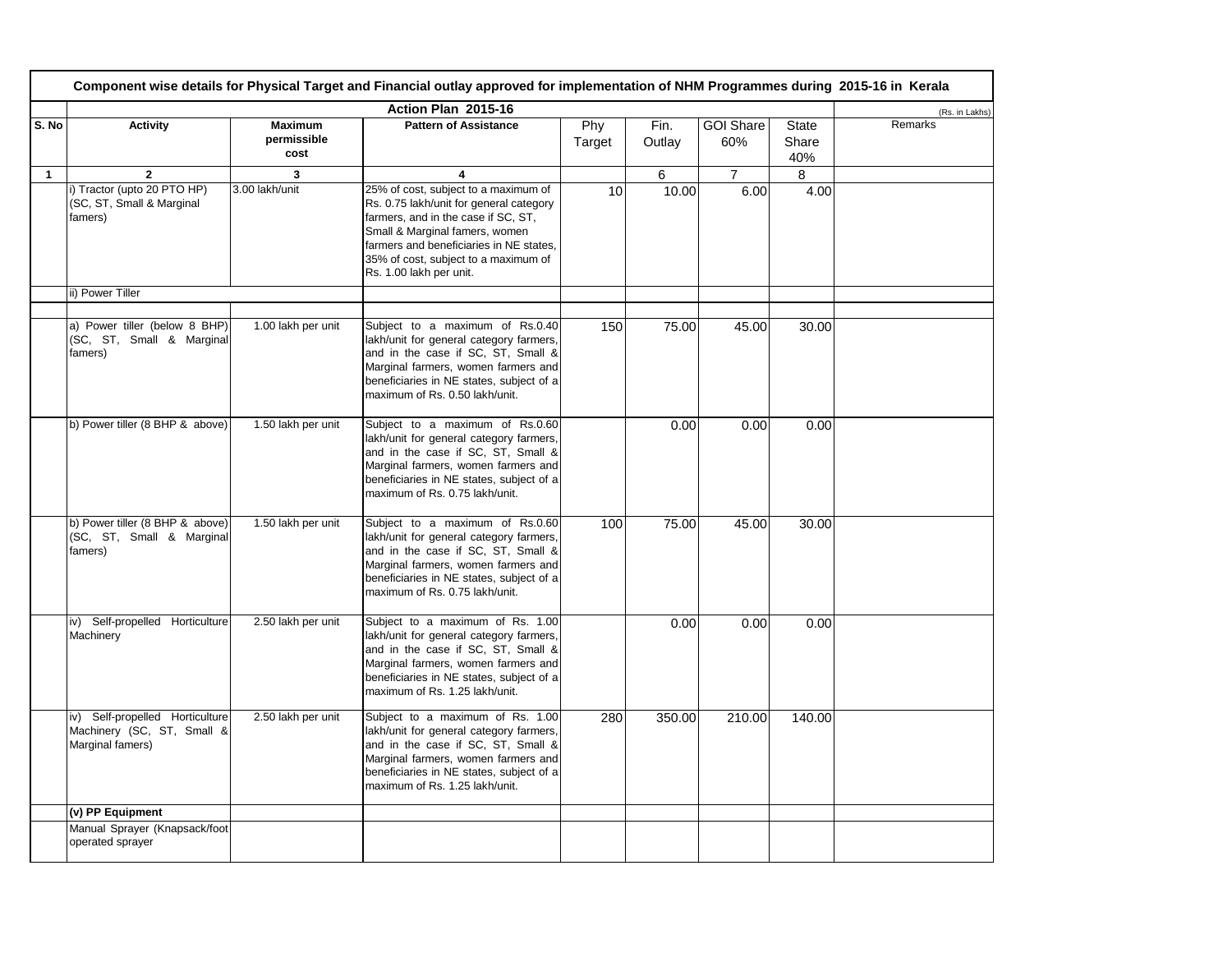|              | Component wise details for Physical Target and Financial outlay approved for implementation of NHM Programmes during 2015-16 in Kerala |                                       |                                                                                                                                                                                                                                          |               |                |                         |                       |         |  |
|--------------|----------------------------------------------------------------------------------------------------------------------------------------|---------------------------------------|------------------------------------------------------------------------------------------------------------------------------------------------------------------------------------------------------------------------------------------|---------------|----------------|-------------------------|-----------------------|---------|--|
|              | Action Plan 2015-16                                                                                                                    |                                       |                                                                                                                                                                                                                                          |               |                |                         |                       |         |  |
| S. No        | <b>Activity</b>                                                                                                                        | <b>Maximum</b><br>permissible<br>cost | <b>Pattern of Assistance</b>                                                                                                                                                                                                             | Phy<br>Target | Fin.<br>Outlay | <b>GOI Share</b><br>60% | State<br>Share<br>40% | Remarks |  |
| $\mathbf{1}$ | $\overline{2}$                                                                                                                         | 3                                     | 4                                                                                                                                                                                                                                        |               | 6              | $\overline{7}$          | 8                     |         |  |
|              | a) General                                                                                                                             | 0.012 lakh per unit                   | Subject to a maximum of Rs.0.005<br>lakh/unit for general category farmers,<br>and in the case if SC, ST, Small &<br>Marginal farmers, women farmers and<br>beneficiaries in NE states, subject of a<br>maximum of Rs. 0.006 lakh/unit.  |               | 0.00           | 0.00                    | 0.00                  |         |  |
|              | b) SC/ST etc                                                                                                                           | 0.012 lakh per unit                   | Subject to a maximum of Rs.0.005<br>lakh/unit for general category farmers,<br>and in the case if SC, ST, Small &<br>Marginal farmers, women farmers and<br>beneficiaries in NE states, subject of a<br>maximum of Rs. 0.006 lakh/unit.  | 250           | 1.50           | 0.90                    | 0.60                  |         |  |
|              | Power Knapsack sprayer/power<br>operated Taiwan sprayer (8-12<br>Its Capcity)                                                          |                                       |                                                                                                                                                                                                                                          |               |                |                         |                       |         |  |
|              | a) General                                                                                                                             | 0.062 lakh per unit                   | Subject to a maximum of Rs. 0.025<br>lakh/unit for general category farmers,<br>and in the case if SC, ST, Small &<br>Marginal farmers, women farmers and<br>beneficiaries in NE states, subject of a<br>maximum of Rs. 0.031 lakh/unit. |               | 0.00           | 0.00                    | 0.00                  |         |  |
|              | b) SC/ST etc                                                                                                                           | 0.062 lakh per unit                   | Subject to a maximum of Rs. 0.025<br>lakh/unit for general category farmers,<br>and in the case if SC, ST, Small &<br>Marginal farmers, women farmers and<br>beneficiaries in NE states, subject of a<br>maximum of Rs. 0.031 lakh/unit. | 300           | 9.30           | 5.58                    | 3.72                  |         |  |
|              | Power Knapsack sprayer/power<br>operated Taiwan sprayer (12-16<br>Its Capcity)                                                         |                                       |                                                                                                                                                                                                                                          |               |                |                         |                       |         |  |
|              | a) General                                                                                                                             | 0.062 lakh per unit                   | Subject to a maximum of Rs.0.03<br>lakh/unit for general category farmers,<br>and in the case if SC, ST, Small &<br>Marginal farmers, women farmers and<br>beneficiaries in NE states, subject of a<br>maximum of Rs. 0.038 lakh/unit    |               | 0.00           | 0.00                    | 0.00                  |         |  |
|              | b) SC/ST etc                                                                                                                           | 0.062 lakh per unit                   | Subject to a maximum of Rs.0.03<br>lakh/unit for general category farmers,<br>and in the case if SC, ST, Small &<br>Marginal farmers, women farmers and<br>beneficiaries in NE states, subject of a<br>maximum of Rs. 0.038 lakh/unit    | 300           | 11.40          | 6.84                    | 4.56                  |         |  |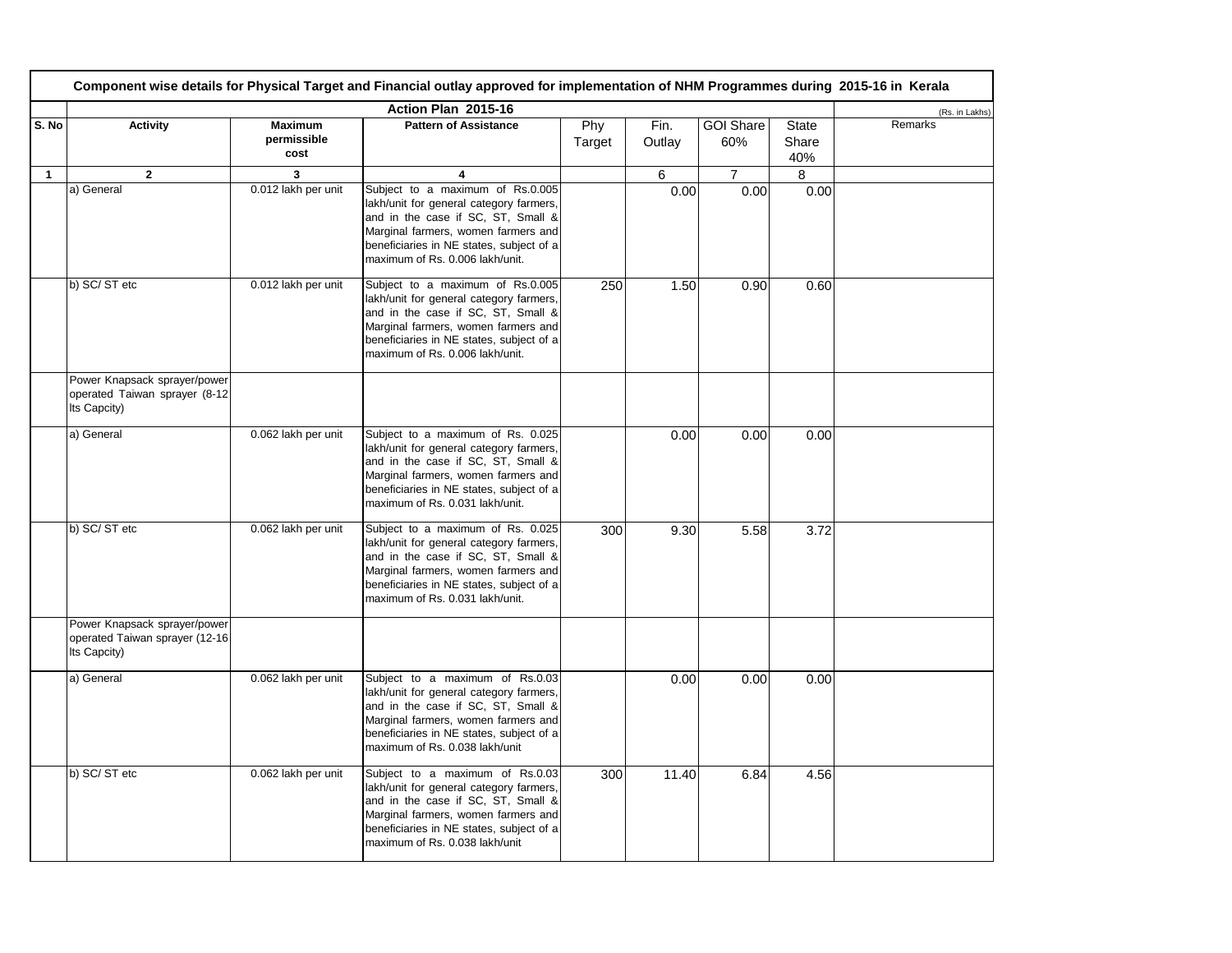|              | Component wise details for Physical Target and Financial outlay approved for implementation of NHM Programmes during 2015-16 in Kerala |                                                            |                                                                                                                                                                                                                                      |               |                |                         |                       |                                                                                                                                              |  |  |
|--------------|----------------------------------------------------------------------------------------------------------------------------------------|------------------------------------------------------------|--------------------------------------------------------------------------------------------------------------------------------------------------------------------------------------------------------------------------------------|---------------|----------------|-------------------------|-----------------------|----------------------------------------------------------------------------------------------------------------------------------------------|--|--|
|              |                                                                                                                                        | (Rs. in Lakhs)                                             |                                                                                                                                                                                                                                      |               |                |                         |                       |                                                                                                                                              |  |  |
| S. No        | <b>Activity</b>                                                                                                                        | <b>Maximum</b><br>permissible<br>cost                      | <b>Pattern of Assistance</b>                                                                                                                                                                                                         | Phy<br>Target | Fin.<br>Outlay | <b>GOI Share</b><br>60% | State<br>Share<br>40% | Remarks                                                                                                                                      |  |  |
| $\mathbf{1}$ | $\overline{2}$                                                                                                                         | 3                                                          | $\overline{4}$                                                                                                                                                                                                                       |               | 6              | $\overline{7}$          | 8                     |                                                                                                                                              |  |  |
|              | Power Knapsack sprayer/power<br>operated Taiwan sprayer (16 lts<br>Capcity)                                                            |                                                            |                                                                                                                                                                                                                                      |               |                |                         |                       |                                                                                                                                              |  |  |
|              | a) General                                                                                                                             | 0.20 lakh per unit                                         | Subject to a maximum of Rs.0.08<br>lakh/unit for general category farmers,<br>and in the case if SC, ST, Small &<br>Marginal farmers, women farmers and<br>beneficiaries in NE states, subject of a<br>maximum of Rs. 0.10 lakh/unit |               | 0.00           | 0.00                    | 0.00                  |                                                                                                                                              |  |  |
|              | b) SC/ST etc                                                                                                                           | 0.20 lakh per unit                                         | Subject to a maximum of Rs.0.08<br>lakh/unit for general category farmers,<br>and in the case if SC, ST, Small &<br>Marginal farmers, women farmers and<br>beneficiaries in NE states, subject of a<br>maximum of Rs. 0.10 lakh/unit | 500           | 50.00          | 30.00                   | 20.00                 |                                                                                                                                              |  |  |
|              | Sub-total                                                                                                                              |                                                            |                                                                                                                                                                                                                                      | 1890          | 582.20         | 349.32                  | 232.88                |                                                                                                                                              |  |  |
|              | <b>Technology Dissemination</b><br>through demonstration/ Front<br><b>Line Demonstration (FLD)</b>                                     | Rs. 25.00 lakh                                             | 75 % of cost in farmers' field and<br>100% of cost in farms belonging to<br>Public Sector, SAUs etc. No change                                                                                                                       | 1             | 25.00          | 15.00                   | 10.00                 | Minutes of SLEC meeting to be<br>submitted along with details of<br>beneficiareis,<br>locaiton,<br>etc<br>to<br>facilitate release of funds. |  |  |
| 10           | Human Resource Development (HRD)                                                                                                       |                                                            |                                                                                                                                                                                                                                      |               |                |                         |                       |                                                                                                                                              |  |  |
|              |                                                                                                                                        | <b>Training of farmers</b>                                 |                                                                                                                                                                                                                                      |               |                |                         |                       |                                                                                                                                              |  |  |
|              | Within the State                                                                                                                       | Rs. 1000/day per farmer<br>including transport             | 100% of the cost.                                                                                                                                                                                                                    | 10000         | 100.00         | 60.00                   | 40.00                 |                                                                                                                                              |  |  |
|              | Outside the state                                                                                                                      | Project based as per<br>actual.                            | 100% of the cost.                                                                                                                                                                                                                    |               | 5.00           | 3.00                    | 2.00                  |                                                                                                                                              |  |  |
|              |                                                                                                                                        | (e) Exposure visit of farmers                              |                                                                                                                                                                                                                                      |               |                |                         |                       |                                                                                                                                              |  |  |
|              | Outside the State                                                                                                                      | Project based as per<br>actual.                            | 100% of the cost.                                                                                                                                                                                                                    |               | 10.00          | 6.00                    | 4.00                  |                                                                                                                                              |  |  |
|              |                                                                                                                                        |                                                            | Training / study tour of technical staff/ field functionaries                                                                                                                                                                        |               |                |                         |                       |                                                                                                                                              |  |  |
|              | Within the State                                                                                                                       | Rs.300/day per<br>participant plus TA/DA,<br>as admissible | 100% of the cost.                                                                                                                                                                                                                    | 454           | 6.81           | 4.09                    | 2.72                  |                                                                                                                                              |  |  |
|              | Study tour to progressive<br>States/ units (group of<br>minimum 5 participants)                                                        | Rs.800/day per<br>participant plus TA/DA,<br>as admissible | 100% of the cost.                                                                                                                                                                                                                    | 275           | 11.00          | 6.60                    | 4.40                  |                                                                                                                                              |  |  |
|              | Outside India                                                                                                                          |                                                            | Rs. 6.00 lakh / participant 100% of the cost on actual basis.                                                                                                                                                                        |               | 0.00           | 0.00                    |                       | 0.00 Project to be submitted                                                                                                                 |  |  |
|              | Sub-total                                                                                                                              |                                                            |                                                                                                                                                                                                                                      | 10729         | 132.81         | 79.69                   | 53.12                 |                                                                                                                                              |  |  |
| 11           |                                                                                                                                        | <b>INTEGRATED POST HARVEST MANAGEMENT</b>                  |                                                                                                                                                                                                                                      |               |                |                         |                       |                                                                                                                                              |  |  |
|              | Pack house / On farm<br>collection & storage unit                                                                                      | Rs. 4.00 lakh/unit with<br>size of 9Mx6M                   | 50% of the capital cost.                                                                                                                                                                                                             | 50            | 100.00         | 60.00                   |                       | 40.00 Minutes of SLEC meeting to be<br>submitted along with details of<br>beneficiareis, locaiton, etc to<br>facilitate release of funds.    |  |  |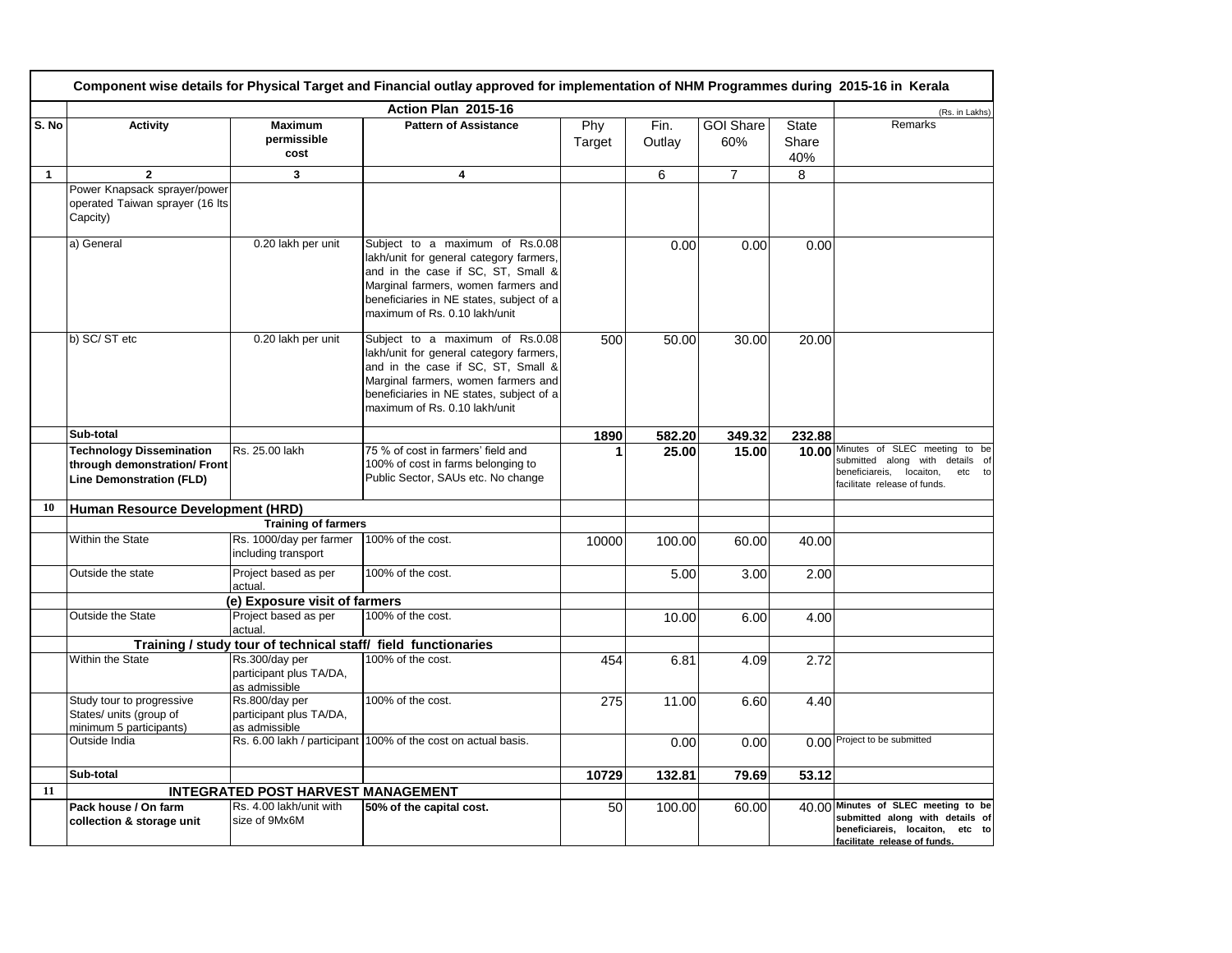| Component wise details for Physical Target and Financial outlay approved for implementation of NHM Programmes during 2015-16 in Kerala |                                                                                                                         |                                                                                                               |                                                                                                                                                              |               |                |                         |                              |                                                                                                                                                          |
|----------------------------------------------------------------------------------------------------------------------------------------|-------------------------------------------------------------------------------------------------------------------------|---------------------------------------------------------------------------------------------------------------|--------------------------------------------------------------------------------------------------------------------------------------------------------------|---------------|----------------|-------------------------|------------------------------|----------------------------------------------------------------------------------------------------------------------------------------------------------|
|                                                                                                                                        | Action Plan 2015-16                                                                                                     |                                                                                                               |                                                                                                                                                              |               |                |                         |                              |                                                                                                                                                          |
| S. No                                                                                                                                  | <b>Activity</b>                                                                                                         | <b>Maximum</b><br>permissible<br>cost                                                                         | <b>Pattern of Assistance</b>                                                                                                                                 | Phy<br>Target | Fin.<br>Outlay | <b>GOI Share</b><br>60% | <b>State</b><br>Share<br>40% | Remarks                                                                                                                                                  |
| $\mathbf{1}$                                                                                                                           | $\overline{2}$                                                                                                          | 3                                                                                                             | $\overline{4}$                                                                                                                                               |               | 6              | $\overline{7}$          | 8                            |                                                                                                                                                          |
|                                                                                                                                        | Integrated pack house with<br>facilities for conveyer belt,<br>sorting, grading units, washing,<br>drying and weighing. | Rs. 50.00 lakh per unit<br>with size of 9Mx18M                                                                | Credit linked back-ended subsidy @<br>35% of the cost of project in general<br>areas and 50% of cost in case Hilly &<br>Scheduled areas, per beneficiary.    |               |                | 0.00                    | 0.00                         |                                                                                                                                                          |
|                                                                                                                                        | a) General Area                                                                                                         | Rs. 50.00 lakh per unit<br>with size of 9Mx18M                                                                | Credit linked back-ended subsidy @<br>35% of the cost of project in general<br>areas and 50% of cost in case Hilly &<br>Scheduled areas, per beneficiary.    | $\mathbf{1}$  | 17.50          | 10.50                   | 7.00                         |                                                                                                                                                          |
|                                                                                                                                        | b) Hilly Area                                                                                                           | Rs. 50.00 lakh per unit<br>with size of 9Mx18M                                                                | Credit linked back-ended subsidy @<br>35% of the cost of project in general<br>areas and 50% of cost in case Hilly &<br>Scheduled areas, per beneficiary.    |               | 0.00           | 0.00                    | 0.00                         |                                                                                                                                                          |
|                                                                                                                                        | Pre-cooling unit                                                                                                        | Rs. 25.00 lakh / unit with<br>capacity of<br>6MT.                                                             | Credit linked back-ended subsidy @<br>35% of the cost of project in general<br>areas and 50% of cost in case Hilly &<br>Scheduled areas, per beneficiary.    | 1             | 8.75           | 5.25                    | 3.50                         |                                                                                                                                                          |
|                                                                                                                                        | Pre-cooling unit (Hilly areas)                                                                                          | Rs. 25.00 lakh / unit with<br>capacity of<br>6MT.                                                             | Credit linked back-ended subsidy @<br>35% of the cost of project in general<br>areas and 50% of cost in case Hilly &<br>Scheduled areas, per beneficiary.    | 1             | 12.50          | 7.50                    | 5.00                         |                                                                                                                                                          |
|                                                                                                                                        | Cold room (staging)                                                                                                     | Rs. 15.00 lakh/ unit of 30<br>MT capacity                                                                     | Credit linked back-ended subsidy @<br>35% of the cost of project in general<br>areas and 50% of cost in case Hilly &<br>Scheduled areas, per beneficiary.    | 1             | 5.25           | 3.15                    | 2.10                         |                                                                                                                                                          |
|                                                                                                                                        | Cold room (staging) (Hilly<br>areas)                                                                                    | Rs. 15.00 lakh/ unit of 30<br>MT capacity                                                                     | Credit linked back-ended subsidy @<br>35% of the cost of project in general<br>areas and 50% of cost in case Hilly &<br>Scheduled areas, per beneficiary.    | 2             | 15.00          | 9.00                    | 6.00                         |                                                                                                                                                          |
|                                                                                                                                        | Mobile pre- cooling unit                                                                                                | Rs. 25.00 lakh                                                                                                | Credit linked back-ended subsidy @<br>35% of the cost of project in general<br>areas and 50% of cost in case Hilly &<br>Scheduled areas, per beneficiary.    | $\mathbf{1}$  | 8.75           | 5.25                    | 3.50                         |                                                                                                                                                          |
|                                                                                                                                        | Mobile pre- cooling unit (Hilly<br>areas)                                                                               | Rs. 25.00 lakh                                                                                                | Credit linked back-ended subsidy @<br>35% of the cost of project in general<br>areas and 50% of cost in case Hilly &<br>Scheduled areas, per beneficiary.    | 1             | 12.50          | 7.50                    | 5.00                         |                                                                                                                                                          |
|                                                                                                                                        | Refer vans/ containers (general areas)                                                                                  |                                                                                                               |                                                                                                                                                              |               |                |                         |                              |                                                                                                                                                          |
|                                                                                                                                        | a) General Area                                                                                                         | Rs. 26.00 lakh for 9 MT<br>(NHM & HMNEH), and<br>prorata basis for lesser<br>capacity, but not below 4<br>MT. | Credit linked back-ended subsidy @<br>35% of the cost of project in general<br>areas and 50% of cost in case of Hilly<br>& Scheduled areas, per beneficiary. | 4             | 36.40          | 21.84                   |                              | 14.56 Minutes of SLEC<br>to be<br>meeting<br>submitted along with<br>details of<br>beneficiareis,<br>locaiton,<br>etc to<br>facilitate release of funds. |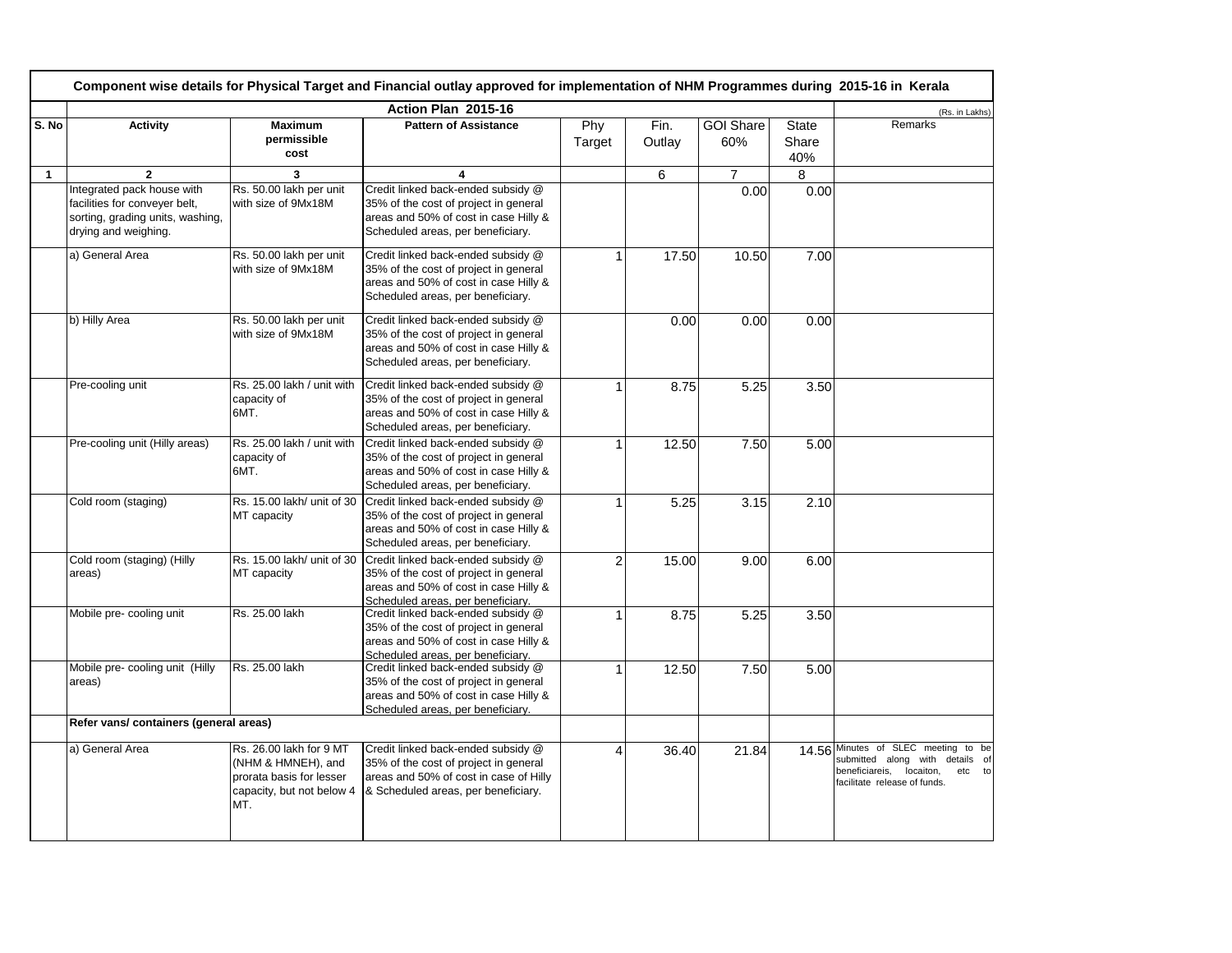|              | Component wise details for Physical Target and Financial outlay approved for implementation of NHM Programmes during 2015-16 in Kerala |                                                                                                               |                                                                                                                                                              |               |                |                         |                              |                                                                                                                                                    |  |
|--------------|----------------------------------------------------------------------------------------------------------------------------------------|---------------------------------------------------------------------------------------------------------------|--------------------------------------------------------------------------------------------------------------------------------------------------------------|---------------|----------------|-------------------------|------------------------------|----------------------------------------------------------------------------------------------------------------------------------------------------|--|
|              | Action Plan 2015-16                                                                                                                    |                                                                                                               |                                                                                                                                                              |               |                |                         |                              |                                                                                                                                                    |  |
| S. No        | <b>Activity</b>                                                                                                                        | <b>Maximum</b><br>permissible<br>cost                                                                         | <b>Pattern of Assistance</b>                                                                                                                                 | Phy<br>Target | Fin.<br>Outlay | <b>GOI Share</b><br>60% | <b>State</b><br>Share<br>40% | Remarks                                                                                                                                            |  |
| $\mathbf{1}$ | $\mathbf{2}$                                                                                                                           | $\overline{\mathbf{3}}$                                                                                       | 4                                                                                                                                                            |               | 6              | $\overline{7}$          | 8                            |                                                                                                                                                    |  |
|              | b) Hilly Area                                                                                                                          | Rs. 26.00 lakh for 9 MT<br>(NHM & HMNEH), and<br>prorata basis for lesser<br>capacity, but not below 4<br>MT. | Credit linked back-ended subsidy @<br>35% of the cost of project in general<br>areas and 50% of cost in case of Hilly<br>& Scheduled areas, per beneficiary. | 3             | 39.00          | 23.40                   | 15.60                        | do                                                                                                                                                 |  |
|              | Ripening chamber<br>project in general areas                                                                                           | Rs. 1.00 lakh/MT.                                                                                             | -do-                                                                                                                                                         | 50            | 17.50          | 10.50                   | 7.00                         | do                                                                                                                                                 |  |
|              | Ripening chamber<br>project in Hilly areas                                                                                             | Rs. 1.00 lakh/MT.                                                                                             | -do-                                                                                                                                                         | 20            | 10.00          | 6.00                    | 4.00                         |                                                                                                                                                    |  |
|              | Evaporative / low energy<br>cool chamber (8 MT)                                                                                        | Rs. 5.00 lakh/unit                                                                                            | 50% of the total cost.                                                                                                                                       |               | 0.00           | 0.00                    | 0.00                         |                                                                                                                                                    |  |
|              | Primary/ Mobile / Minimal processing unit                                                                                              |                                                                                                               |                                                                                                                                                              |               |                |                         |                              |                                                                                                                                                    |  |
|              | a) General Area                                                                                                                        | Rs. 25.00 lakh/unit.                                                                                          | Credit linked back-ended subsidy @<br>40% of the capital cost of project in<br>general areas and 55% in case of Hilly<br>& Scheduled areas, per beneficiary. | 3             | 30.00          | 18.00                   | 12.00                        |                                                                                                                                                    |  |
|              | b) Hilly Area                                                                                                                          | Rs. 25.00 lakh/unit.                                                                                          | Credit linked back-ended subsidy @<br>40% of the capital cost of project in<br>general areas and 55% in case of Hilly<br>& Scheduled areas, per beneficiary. | 1             | 13.75          | 8.25                    | 5.50                         |                                                                                                                                                    |  |
|              | Pusa Zero energy cool chamber Rs. 4000 per unit<br>$(100 \text{ kg})$                                                                  |                                                                                                               | 50% of the total cost.                                                                                                                                       | 30            | 0.60           | 0.36                    | 0.24                         |                                                                                                                                                    |  |
|              | Sub-total                                                                                                                              |                                                                                                               |                                                                                                                                                              | 169.00        | 327.50         | 196.50                  | 131.00                       |                                                                                                                                                    |  |
| 12           |                                                                                                                                        |                                                                                                               | ESTABLISHMENT OF MARKETING INFRASTRUCTURE FOR                                                                                                                |               |                |                         |                              |                                                                                                                                                    |  |
|              | Rural Markets/ Apni mandies/Direct markets                                                                                             |                                                                                                               |                                                                                                                                                              |               |                |                         |                              |                                                                                                                                                    |  |
|              | a) General Area                                                                                                                        | Rs. 25.00 lakh                                                                                                | Credit linked back-ended subsidy @<br>40% of the capital cost of project in<br>general areas and 55% in case of Hilly<br>& Scheduled areas, per beneficiary. | 24            | 240.00         | 144.00                  |                              | 96.00 Minutes of SLEC meeting to be<br>submitted along with details of<br>beneficiareis,<br>locaiton,<br>etc to<br>facilitate release of funds.    |  |
|              | b) Hilly Area                                                                                                                          | Rs. 25.00 lakh                                                                                                | Credit linked back-ended subsidy @<br>40% of the capital cost of project in<br>general areas and 55% in case of Hilly<br>& Scheduled areas, per beneficiary. | 13            | 178.75         | 107.25                  | 71.50                        | do                                                                                                                                                 |  |
|              | Retail Markets/ outlets (environmentally controlled)                                                                                   |                                                                                                               |                                                                                                                                                              |               |                |                         |                              |                                                                                                                                                    |  |
|              | a) General Area                                                                                                                        | Rs. 15.00 lakh / unit                                                                                         | Credit linked back-ended subsidy @<br>35% of the capital cost of project in<br>general areas and 50% in case of Hilly<br>& Scheduled areas, per beneficiary. | 19            | 99.75          | 59.85                   |                              | 39.90 Minutes of SLEC meeting to be<br>submitted along with<br>details of<br>beneficiareis,<br>locaiton,<br>etc to<br>facilitate release of funds. |  |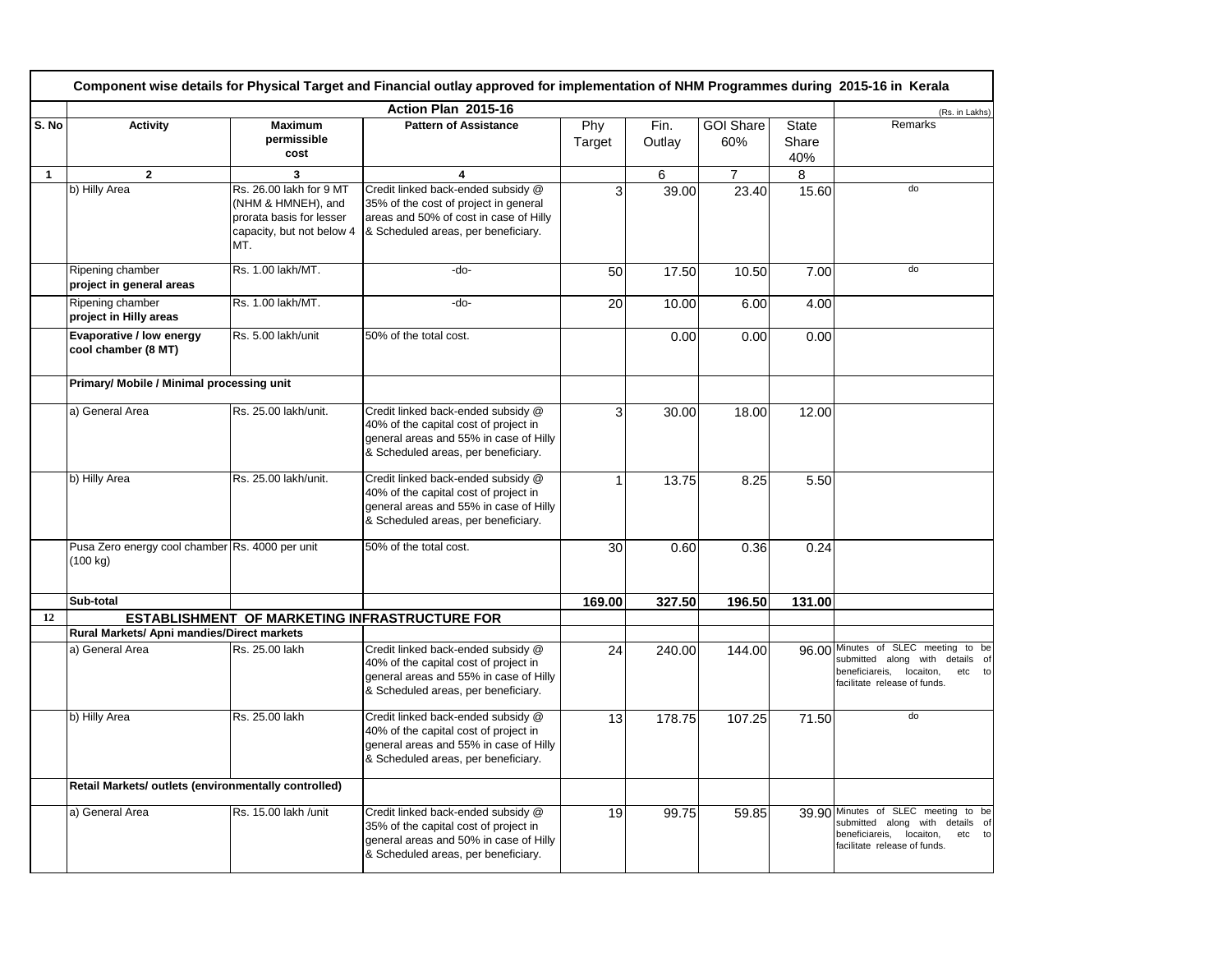|              | Component wise details for Physical Target and Financial outlay approved for implementation of NHM Programmes during 2015-16 in Kerala                                             |                                                                                                                            |                                                                                                                                                                  |               |                |                         |                              |                                                                                                                                                 |  |
|--------------|------------------------------------------------------------------------------------------------------------------------------------------------------------------------------------|----------------------------------------------------------------------------------------------------------------------------|------------------------------------------------------------------------------------------------------------------------------------------------------------------|---------------|----------------|-------------------------|------------------------------|-------------------------------------------------------------------------------------------------------------------------------------------------|--|
|              |                                                                                                                                                                                    |                                                                                                                            | Action Plan 2015-16                                                                                                                                              |               |                |                         |                              | (Rs. in Lakhs)                                                                                                                                  |  |
| S. No        | <b>Activity</b>                                                                                                                                                                    | <b>Maximum</b><br>permissible<br>cost                                                                                      | <b>Pattern of Assistance</b>                                                                                                                                     | Phy<br>Target | Fin.<br>Outlay | <b>GOI Share</b><br>60% | <b>State</b><br>Share<br>40% | Remarks                                                                                                                                         |  |
| $\mathbf{1}$ | $\mathbf{2}$                                                                                                                                                                       | 3                                                                                                                          | $\overline{\mathbf{4}}$                                                                                                                                          |               | 6              | $\overline{7}$          | 8                            |                                                                                                                                                 |  |
|              | b) Hilly Area                                                                                                                                                                      | Rs. 15.00 lakh / unit                                                                                                      | Credit linked back-ended subsidy @<br>35% of the capital cost of project in<br>general areas and 50% in case of Hilly<br>& Scheduled areas, per beneficiary.     | 5             | 37.50          | 22.50                   |                              | 15.00 Minutes of SLEC meeting to be<br>submitted along with details of<br>beneficiareis,<br>locaiton,<br>etc to<br>facilitate release of funds. |  |
|              | <b>Static/Mobile Vending Cart/</b><br>platform with cool chamber.                                                                                                                  | Rs. 30,000/ unit                                                                                                           | 50% of total cost.                                                                                                                                               | 85            | 12.75          | 7.65                    | 5.10                         | Minutes of SLEC meeting to be<br>submitted along with<br>details of<br>beneficiareis,<br>locaiton,<br>etc to<br>facilitate release of funds.    |  |
|              | Sub-total                                                                                                                                                                          |                                                                                                                            |                                                                                                                                                                  | 146.00        | 568.75         | 341.25                  | 227.50                       |                                                                                                                                                 |  |
|              | <b>Functional Infrastructure for:</b>                                                                                                                                              |                                                                                                                            |                                                                                                                                                                  |               |                |                         |                              |                                                                                                                                                 |  |
|              | Collection, sorting/ grading, packing units etc.                                                                                                                                   |                                                                                                                            |                                                                                                                                                                  |               |                |                         |                              |                                                                                                                                                 |  |
|              | a) General Area                                                                                                                                                                    | Rs.15.00 lakh                                                                                                              | Credit linked back-ended subsidy @<br>40% of the capital cost of project in<br>general areas and 55 % in case of<br>Hilly & Scheduled areas, per<br>beneficiary. | 2.00          | 12.00          | 7.20                    | 4.80                         |                                                                                                                                                 |  |
|              | b) Hilly Area                                                                                                                                                                      | Rs.15.00 lakh                                                                                                              | Credit linked back-ended subsidy @<br>40% of the capital cost of project in<br>general areas and 55 % in case of<br>Hilly & Scheduled areas, per<br>beneficiarv. | 1.00          | 8.25           | 4.95                    | 3.30                         |                                                                                                                                                 |  |
|              | Sub-total                                                                                                                                                                          |                                                                                                                            |                                                                                                                                                                  | 3.00          | 20.25          | 12.15                   | 8.10                         |                                                                                                                                                 |  |
|              | <b>Total MKT</b>                                                                                                                                                                   |                                                                                                                            |                                                                                                                                                                  | 149.00        | 589.00         | 353.40                  | 235.60                       |                                                                                                                                                 |  |
|              | <b>SPECIAL INTERVENTIONS</b>                                                                                                                                                       |                                                                                                                            |                                                                                                                                                                  |               |                |                         |                              |                                                                                                                                                 |  |
|              | Innovative interventions not<br>covered under any GOI<br>schemes                                                                                                                   | 10% of outlay                                                                                                              | 50% of cost, based on project<br>proposal.                                                                                                                       |               | 50.00          | 30.00                   | 20.00                        |                                                                                                                                                 |  |
|              | Tackling of emergent<br>/unforeseen requirements of<br><b>SHMs</b>                                                                                                                 | Rs.20.00 lakh                                                                                                              | 50% of cost, based on project<br>proposal.                                                                                                                       |               | 0.00           | 0.00                    | 0.00                         |                                                                                                                                                 |  |
|              | Sub-total                                                                                                                                                                          |                                                                                                                            |                                                                                                                                                                  | 0.00          | 50.00          | 30.00                   | 20.00                        |                                                                                                                                                 |  |
| 13           |                                                                                                                                                                                    | <b>Mission Management</b>                                                                                                  |                                                                                                                                                                  |               |                |                         |                              |                                                                                                                                                 |  |
|              | State & Districts Mission Offices 5% of total annual<br>and implementing agencies for<br>administrative expenses,<br>project, preparation,<br>computerization, contingency<br>etc. | expenditure on the basis<br>of appraised needs to<br><b>State Horticulture Mission</b><br>(SHM) / implementing<br>Agencies | 100% assistance.                                                                                                                                                 |               | 221.25         | 132.75                  | 88.50                        |                                                                                                                                                 |  |
|              | Institutional Strengthening,<br>hire/purchase of vehicles,<br>hardware/software                                                                                                    | Project based                                                                                                              | 100% assistance.                                                                                                                                                 |               | 75.00          | 45.00                   | 30.00                        |                                                                                                                                                 |  |
|              | Seminars, conferences, workshops, exhibitions, Kisan<br>Mela, horticulture shows, honey festivals etc.                                                                             |                                                                                                                            |                                                                                                                                                                  |               |                |                         |                              | Minutes of SLEC meeting to be<br>submitted along with details of<br>beneficiareis, locaiton,<br>etc to<br>facilitate release of funds.          |  |
|              | International level                                                                                                                                                                | Rs. 7.50 lakh per event.                                                                                                   | 100% of cost per event of 4 days, on<br>pro rata basis.                                                                                                          | 5             | 37.50          | 22.50                   | 15.00                        |                                                                                                                                                 |  |
|              | National level                                                                                                                                                                     | Rs. 5.00 lakh per event.                                                                                                   | 100% of cost per event of two days.                                                                                                                              | 9             | 45.00          | 27.00                   | 18.00                        |                                                                                                                                                 |  |